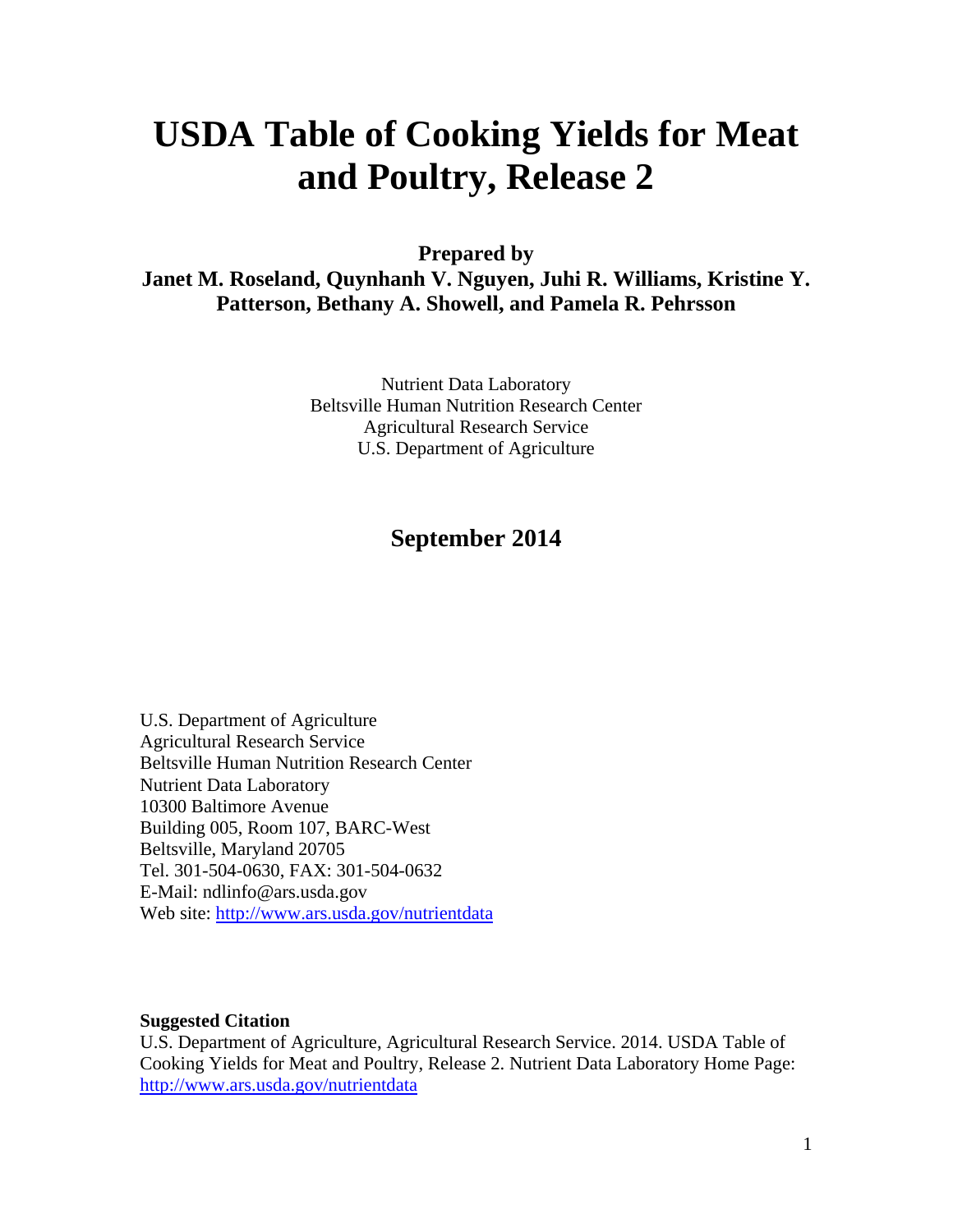|    | <b>Table of Contents</b>                                |  |  |  |  |
|----|---------------------------------------------------------|--|--|--|--|
|    |                                                         |  |  |  |  |
|    |                                                         |  |  |  |  |
| 2. |                                                         |  |  |  |  |
|    | Beef                                                    |  |  |  |  |
|    |                                                         |  |  |  |  |
|    | Beef, Selected Cuts, 1/8 inch External Trim Fat Study 7 |  |  |  |  |
|    |                                                         |  |  |  |  |
|    |                                                         |  |  |  |  |
|    | <b>Alternate Red Meat</b>                               |  |  |  |  |
|    |                                                         |  |  |  |  |
|    | Pork                                                    |  |  |  |  |
|    |                                                         |  |  |  |  |
|    |                                                         |  |  |  |  |
|    |                                                         |  |  |  |  |
|    |                                                         |  |  |  |  |
|    |                                                         |  |  |  |  |
|    |                                                         |  |  |  |  |
|    |                                                         |  |  |  |  |
|    |                                                         |  |  |  |  |
|    |                                                         |  |  |  |  |
|    |                                                         |  |  |  |  |
|    |                                                         |  |  |  |  |
|    | Veal                                                    |  |  |  |  |
|    |                                                         |  |  |  |  |
|    |                                                         |  |  |  |  |
| 3. |                                                         |  |  |  |  |
| 4. |                                                         |  |  |  |  |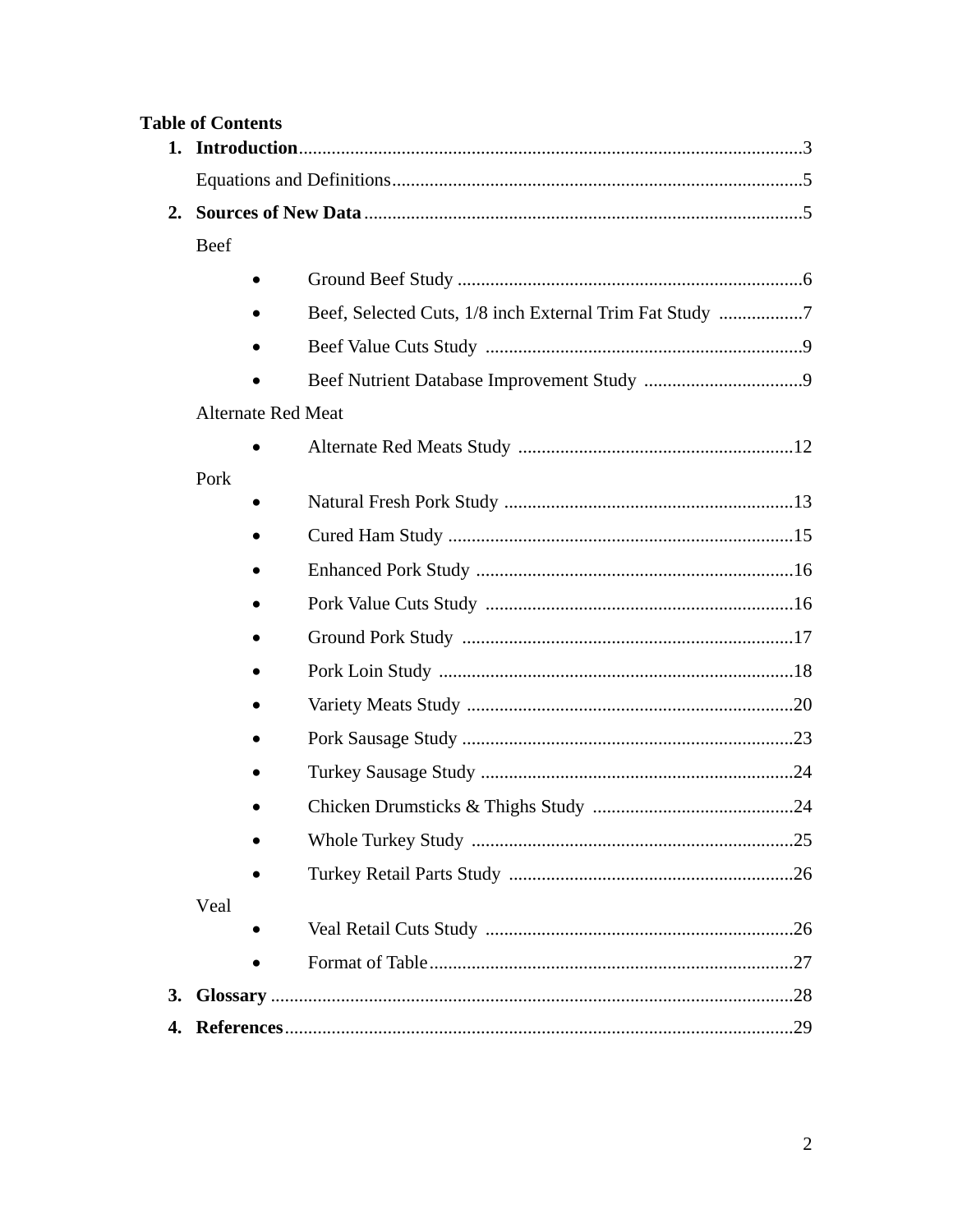## **USDA Table of Cooking Yields for Meat and Poultry**

## **1. Introduction**

**Background and Justification:** USDA cooking yields and retention factors are important because they serve as a major resource for U.S. and international food composition databases. Most public and private sector databases apply cooking yields to nutrient values as part of the nutrient calculation process where analytical data for cooked foods are unavailable. Composition data are needed for the nutrient value for both the uncooked and cooked forms of foods, but nutrient data for cooked foods are generally not available. Therefore, nutrient composition of a cooked food may be calculated from the uncooked food by applying cooking yield factors to these data to reflect changes in food weights resulting from moisture and fat losses during cooking.

The Nutrient Data Laboratory (NDL) applies cooking yields and/or nutrient retention factors to food formulations and recipes to convert nutrient values for uncooked foods or ingredients into values for cooked foods. Those values are entered into the USDA National Nutrient Database for Standard Reference (SR). The Food Surveys Research Group uses select cooking yields for foods in the USDA Food and Nutrient Database for Dietary Studies (FNDDS). Other Federal agencies use the factors to develop nutrient estimates for foods. Cooking yields describe changes in food weight due to moisture loss (e.g., evaporation or moisture drip), water absorption (e.g., boiling) or fat gains/losses during food preparation and cooking. As food and food preparation methods change over time, it is essential to review and update existing data and acquire new data as needed.

The USDA Table of Cooking Yields for Meat and Poultry was developed with the focus on meats and poultry since most of these products are cooked during the preparation process, resulting in changes in yields. These data, derived from NDL studies, will have benefits for researchers, scientists, nutrition professionals, industry officials, and consumers, such as:

- Valuable information regarding the impact of cooking methods, meat type, and fat content on total cooking yield as well as moisture and fat gain or loss;
- Applicable data for developing nutrient estimates for meats; and
- A practical resource for making decisions regarding food plans and food preparation, e.g., where maximizing cooking yields is a desired outcome.

**History:** Since 1950, the USDA Agriculture Handbook No. 102 Food Yields (AH-102) has been referenced for use by food service operations, the food industry, database compilers, and university health professionals seeking cooking yield data. AH-102 has been in need of review and revision because limited research has been conducted in this area in recent years. In the past, these data were available in hard copy form. New data processing capabilities in the Nutrient Data Bank System enabled calculation of yields and moisture/fat changes using data for weight changes and nutrient records and provided the mechanism for dissemination of these data in electronic format.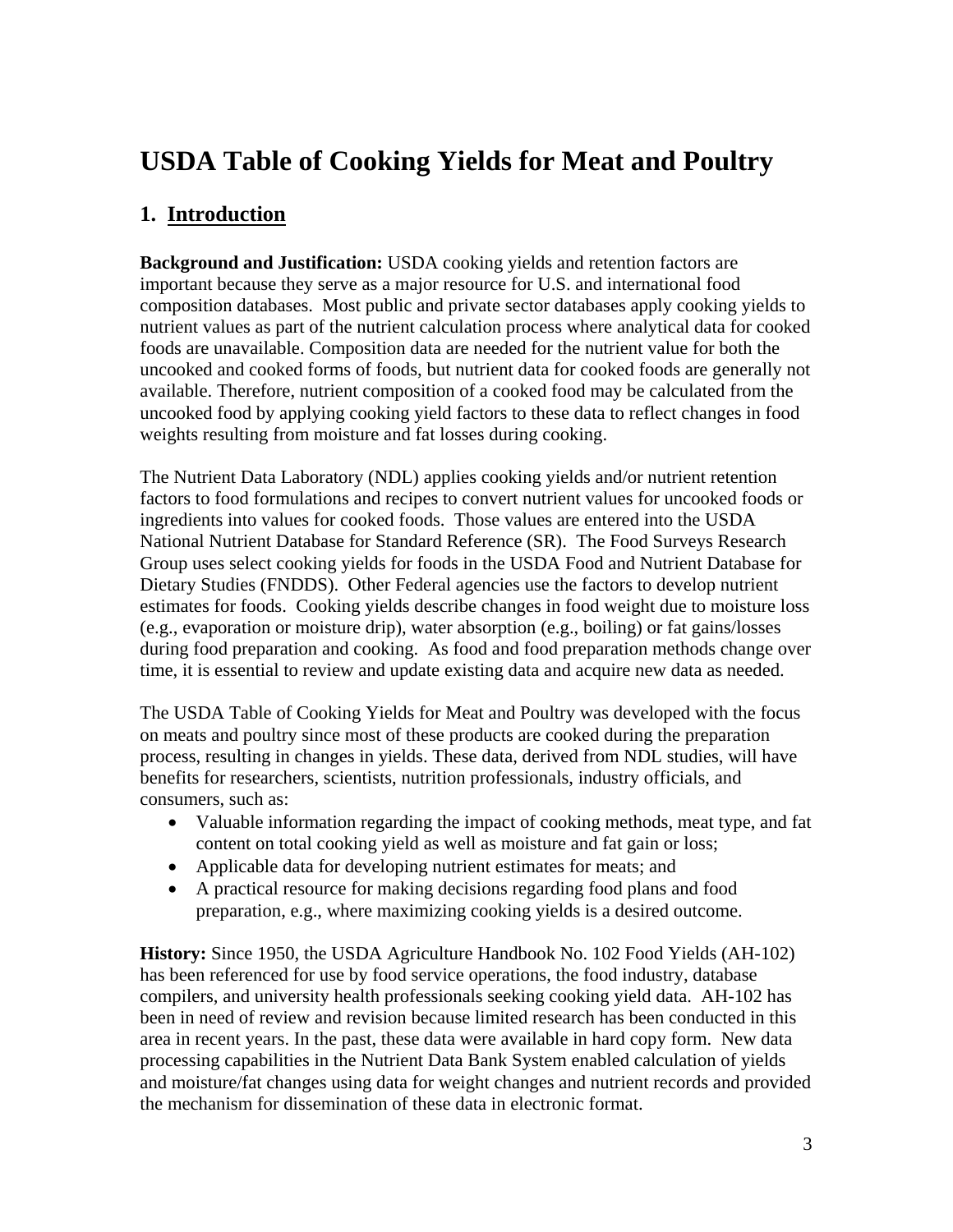To prepare the USDA Table of Cooking Yields for Meat and Poultry, a series of steps were involved. Data were obtained through recent contract analyses performed at the University of Wisconsin and Texas Tech University on a number of meat and poultry products. Where recent analytical data were not available, data in AH-102 were applied to food nutrient values and weight updates in the USDA National Nutrient Database for Standard Reference. Then, yield data from AH-102 were reviewed, revised and assimilated. Revisions included changes in some food descriptions, categorization of preparation methods, and incorporation of updated data for % yield, % moisture change and % fat change. New fields such as food identifiers and statistical information were added. Data were obtained by determining moisture and weight change on various foods in NDL's contracted laboratories.

The data in the USDA Table of Cooking Yields for Meat and Poultry Release 1 included results from the following research studies:

- Ground Beef
- Beef, Selected Cuts, 1/8 inch External Trim Fat
- Beef Value Cuts
- Beef Nutrient Database Improvement
- Alternate Red Meats
- Natural Fresh Pork
- Cured Ham
- Enhanced Pork
- Pork Value Cuts
- Ground Pork
- Pork Loin
- Variety Meats
- Pork Sausage
- Turkey Sausage

For Release 2, results from these research studies have been added:

- Chicken Drumsticks and Thighs
- Whole Turkey
- Turkey Retail Parts
- Veal Retail Cuts

The USDA Table of Cooking Yields is being released in PDF and MS Excel formats on the Nutrient Data Laboratory web site at http://www.ars.usda.gov/nutrientdata.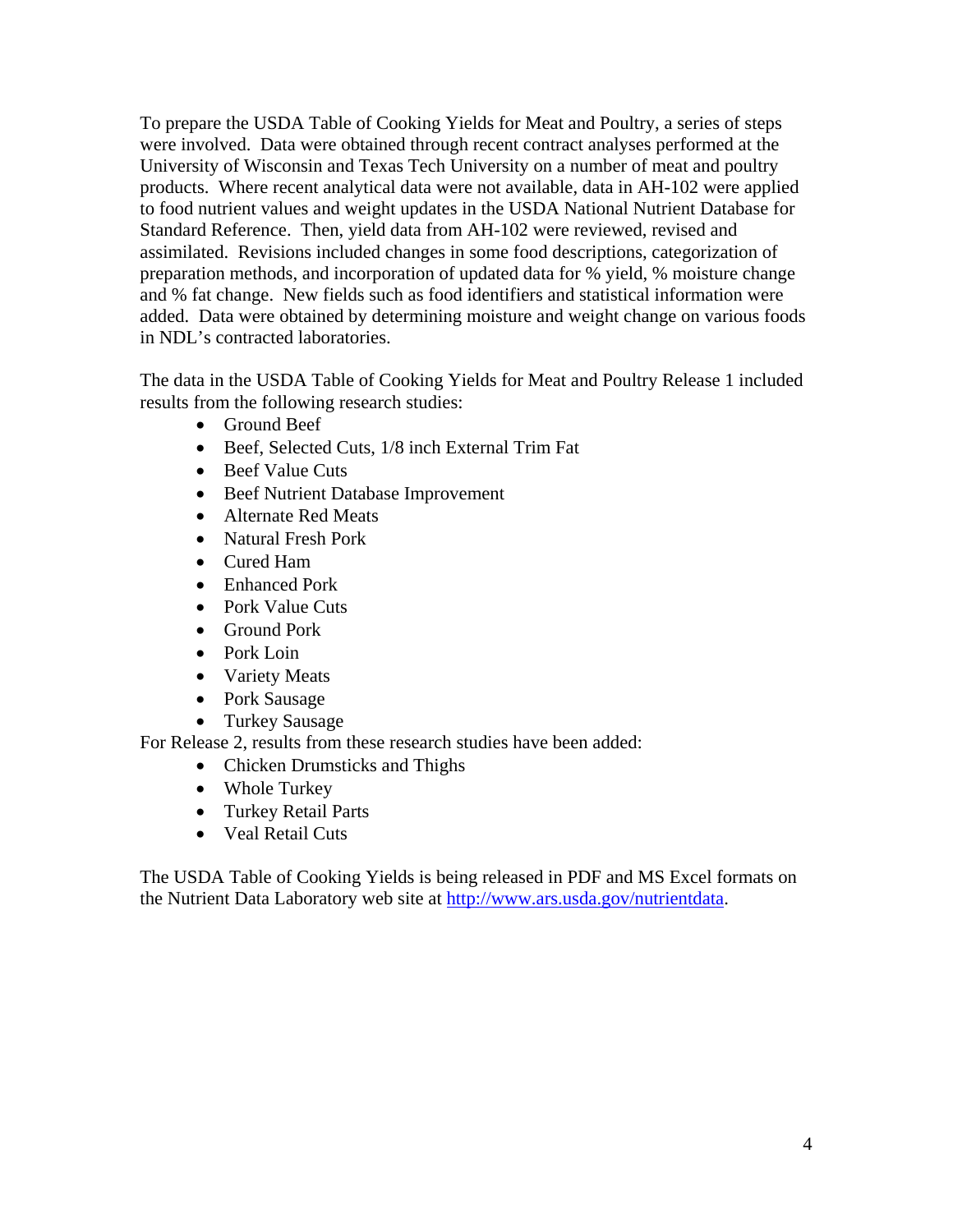#### **Equations and Definitions**

N is a Nutrient value (could be either lean or lean  $+$  fat) W is a Weight First subscript identifies if it is from the cooked or raw sample Second subscript identifies if it is the hot cooked weight or raw weight

| $\rm N_c$     | $=$ | Nutrient content of cooked sample (lean or edible)      |
|---------------|-----|---------------------------------------------------------|
|               |     | portion)                                                |
| $N_r$         | $=$ | Nutrient content of raw sample (lean or edible portion) |
| $\rm W_{ch}$  | $=$ | Weight of cooked sample while hot                       |
| $\rm{W_{cr}}$ | $=$ | Weight of sample before cooking (its raw weight)        |
| $E_c$         | $=$ | Edible portion cooked weight                            |
| $E_r$         | $=$ | Edible portion raw weight                               |
|               |     |                                                         |

The equation for calculating cooking yield is:

Yield (%) = 100 x (Wch **/** Wcr)

The cooked sample's raw weight (Wcr) is recorded before cooking. The cooked sample's hot cooked weight (Wch) is recorded after the sample has been cooked (while sample is hot, after a very brief specified resting time) using the specified cooking method.

In addition to calculating the cooking yield, the % Moisture Change and % Fat Change are calculated. The equation used for calculating % Moisture Change is:

Moisture change  $(\%)=100 \text{ x } ((\text{Nc x }Ec) - (\text{Nr x }Er))/\text{Wcr}$ 

The equation used for % Fat Change is the same as above, except that fat values are substituted for water values. This percent change for moisture or fat could be positive or negative, indicating a gain or loss, respectively.

This information was entered and processed through the National Data Bank System (NDBS). NDL used these data to develop the USDA Table of Cooking Yields for Meat and Poultry.

#### **2. Sources of new data**

Selection of specific cuts for the studies described were based on recommendations from market share data, key foods (Haytowitz et al., 2002), and recommendations from experts in the meat industry.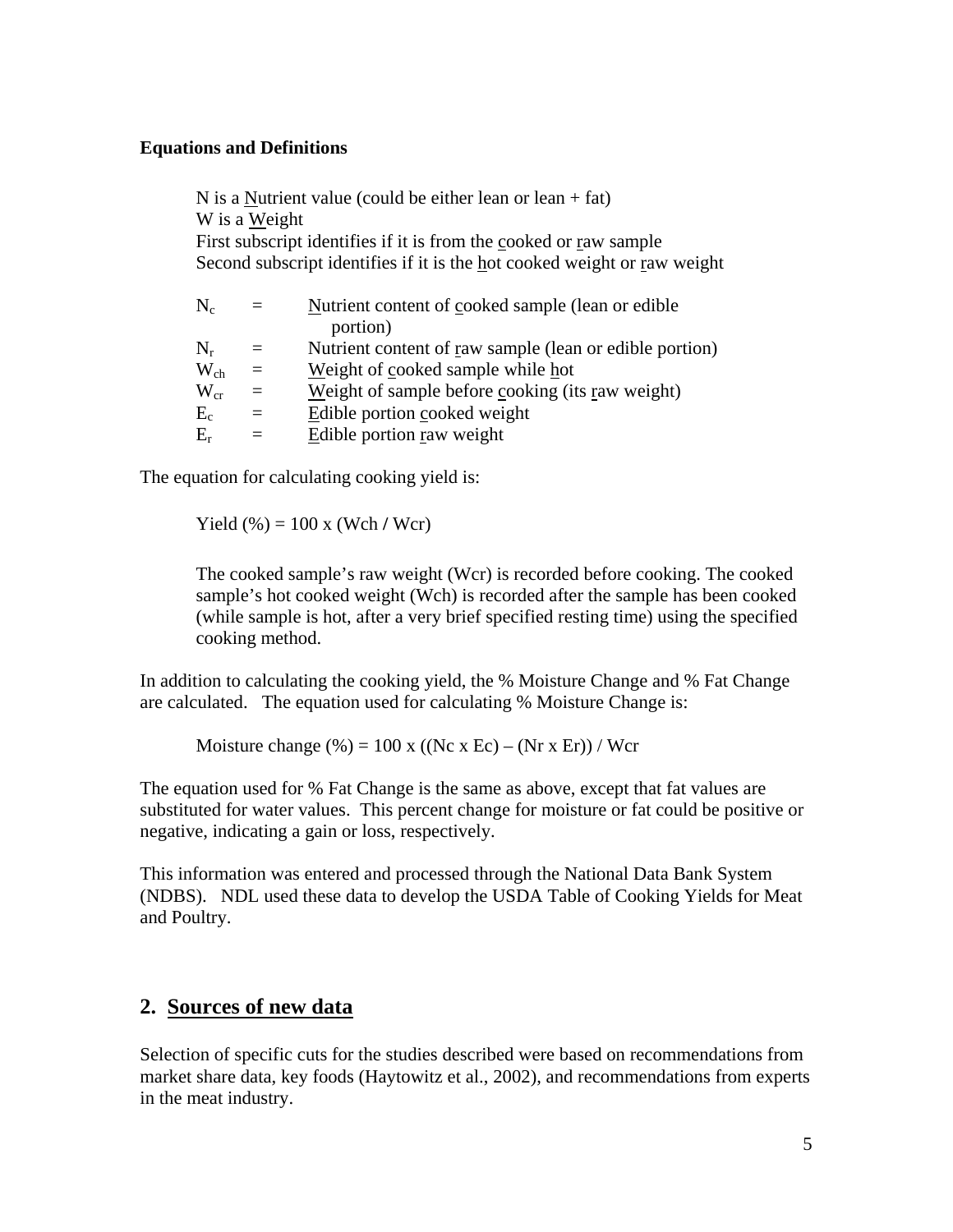#### **Ground Beef Study**

The USDA, in collaboration with America's Beef Producers and the University of Wisconsin, undertook a study funded by the Beef Checkoff Program to update the nutrient composition data for ground beef products in SR. None of the ground beef products contained extenders. According to Federal regulations, ground beef has no added water, phosphates, binders, or extenders, and shall not contain more than 30 percent fat (USDA, FSIS, Code of Federal Regulations, 2003). Ground beef is a unique meat product in that a wide range of formulations for this product are available in most U.S. retail stores. In order to provide consumers and industry with the nutrient composition information for this variable product, the study was designed to establish the mathematical relationship between the various nutrients and the total fat content of raw ground beef through regression techniques. The ultimate aim was to use these relationships for predicting the nutrient composition for raw and prepared ground beef.

**Sampling**: For the first phase of this study, ground beef samples for each of three fat categories (label declarations of <12% fat, 12-22% fat, or >22% fat) were purchased from 24 retail outlets nationwide. In this sampling plan developed for the NFNAP (Pehrsson, P.R. *et al*., 2000), the country was divided into 4 regions, with 3 consolidated metropolitan statistical areas (CMSA) within each region, with 2 retail stores selected within each CMSA. To obtain updated data at lower levels of fat reflecting current retail market trends, a second phase of the study was conducted, using the NFNAP sampling plan with 12 nationwide retail locations to procure additional ground beef products of various fat levels.

**Cooking Procedure:** All ground beef patties were cooked to a final internal temperature of 160°F/71°C. No fat was added during cooking. Broiling was done in a preheated conventional oven for 8.7 minutes. Pan-broiled patties were broiled in a preheated West Bend electric skillet for 11.75 minutes. Patties were cut in half to evaluate degree of doneness based on color. Ground beef crumbles were cooked in a preheated West Bend electric skillet for 5.3 minutes and drained in a colander. The loaf was baked in a conventional oven at 325°F/163°C for 41 minutes. After cooking, all samples were placed in plastic bags which were vacuum sealed and stored at -11°F/-24°C until homogenization and analysis. Samples were weighed prior to and after cooking in order to calculate cooking yields.

**Sample analysis:** Raw samples and broiled patties from each location and for each fat level (n=72) were analyzed for moisture and total fat, in the first phase of the study. For the second phase of the study, moisture and total fat were determined (n=36). Quality assurance was monitored through the use of certified reference materials, in-house controls, and random duplicate sampling. Moisture content was determined using AOAC method 950.46 – Loss on Drying (Moisture in Meat). Fat was analyzed using acid hydrolysis. The acid hydrolysis method extracts fat from the sample by subjecting it to hydrochloric acid followed by extraction with mixed ethers. The hydrochloric acid breaks fatty acids from the glycerides, glyco- and phospholipids and sterol esters. Acid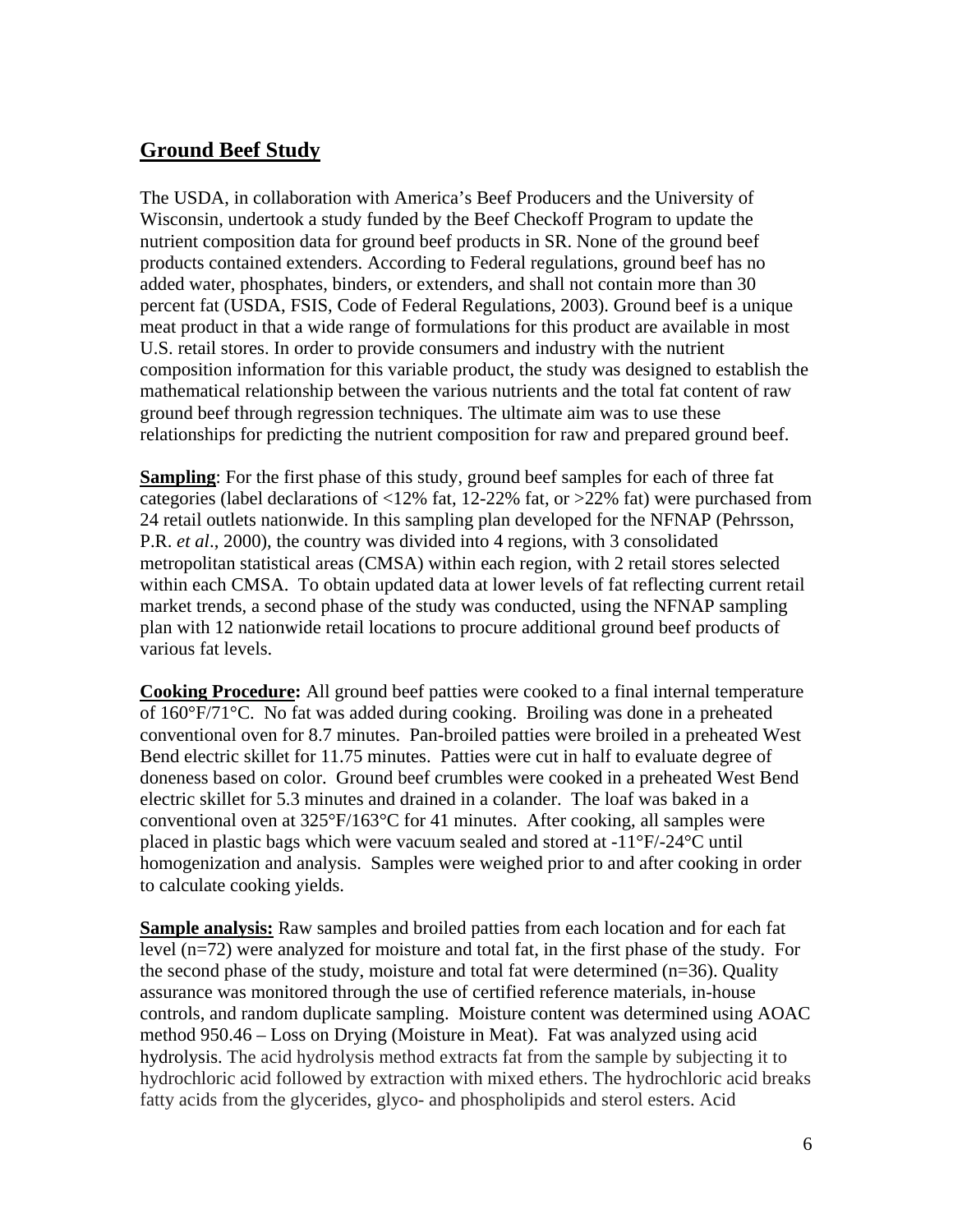hydrolysis also breaks lipid-carbohydrate bonds, assists in the hydrolyzing of proteins and polysaccharides, and disrupts cell walls. All of these processes make the lipids available for complete extraction with mixed ethers; the ether is evaporated and the extracted residue is weighed. With ground product, there is much more opportunity for moisture and fat loss because of the product's open and disrupted texture. The change in nutrient content between raw and cooked products is used to estimate moisture loss and fat loss during cooking.

#### **Beef, Selected Cuts, 1/8 inch External Trim Fat Study**

A collaborative study was conducted by USDA, America's Beef Producers, and Texas A & M University to determine the food and nutrient composition of 13 raw and cooked retail cuts for SR.

**Sampling and fabrication:** Carcasses (n=20) were selected from two packing plants, one in the Texas panhandle and the other in Nebraska. Ten USDA Choice and ten USDA Select, yield grade 2 and 3 carcasses were selected. These carcasses represented the approximate distribution found in the U.S. beef supply according to the National Quality Beef Audit – 1995 (Boleman et al., 1998). All carcasses were shipped to Texas A&M University for fabrication of the following retail cuts: Arm Roast, Bottom Round Roast, Bottom Round Steak, Brisket – Flat Half, Eye of Round Roast, Flank Steak, Round Tip Roast, Small-end Rib Steak, Tenderloin Steak, Tri-tip Roast, Top Loin Steak, Top Round Steak, and Top Sirloin Steak. Cuts were assigned randomly to the following external fat trim levels: 0.0 cm (0 inch trim), 0.3 cm (1/8 inch trim), or 0.6 cm (1/4 inch trim). For 1/8 inch and 1/4 inch fat trim samples, separable fat was removed for analysis with a scalpel. One additional steak or roast per cut was assigned to a raw treatment and trimmed to 0.3 cm. Three of the cuts (flank steak, round tip roast, and tri-tip roast) had no external fat and were therefore assigned to the 0.0 cm group for both preparations (raw and cooked). Dried surfaces, extending chine bones, minor muscles, and muscle pieces were trimmed from all cuts. All cuts were vacuum packed individually, labeled, and frozen at -9°F/-23°C for further dissection and cooking. Additional details on fabrication have been previously published (Wahrmund-Wyle et al., 2000).

**Sample preparation:** All cuts, both raw and cooked, were carefully dissected to separate and weigh the various cut components. These components included separable lean, external fat, seam fat, and waste such as bone and heavy (non-edible) connective tissue. The separable lean included muscle, intramuscular fat, and connective tissue that would be considered edible. Separable lean was placed in a Cuisinart® food processor and homogenized for 35 seconds.

External fat was comprised of the fat on the outside of the cut. Seam fat included intermuscular fat depots within the cut. Separable fat, which was external and seam fat from all cuts, was pooled to form raw and cooked composites. As was done for the lean, separable fat was homogenized in a Cuisinart® food processor. Sample aliquots of separable lean and separable fat were frozen at 14°F/-10°C until analyses.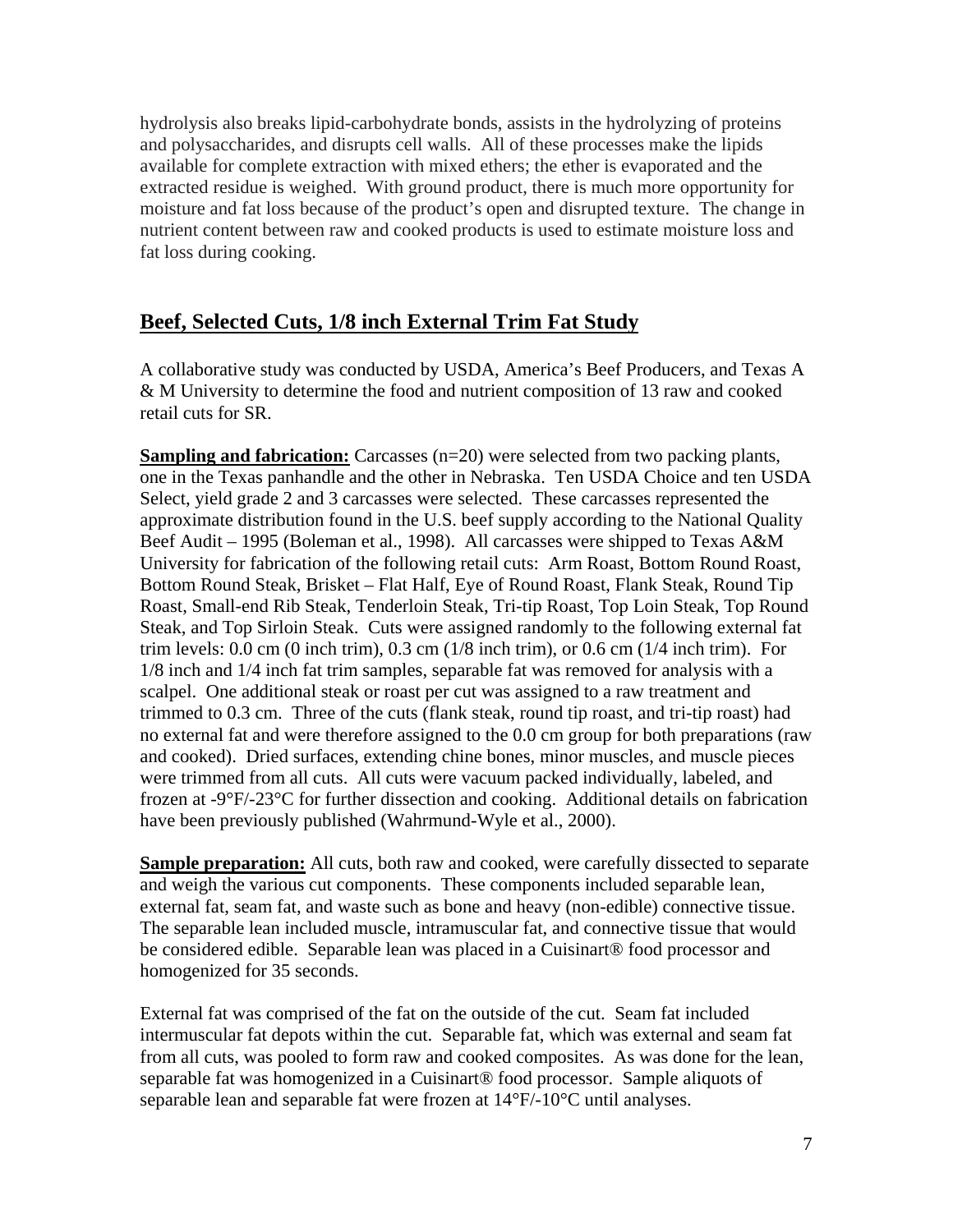**Cooking procedures:** Retail cuts were thawed overnight in a cooler at 41°F/5°C, weighed, and cooked using standard protocols (Wahrmund-Wyle et al., 2000).

**Braising** - Arm roast, bottom round steak, and brisket cuts were browned for 4-8 minutes (time being size dependent) in a preheated 325°F/163°C Farberware Dutch Oven placed on top of a conventional range. After browning, the cuts were covered with 90-180 ml distilled water, placed in a conventional gas oven preheated at 325°F/163°C and simmered in a covered pan to an internal temperature of 185°F/85°C.

**Roasting** - Bottom round roast, eye of round roast, round tip roast, and tri-tip roast cuts were placed on wire racks with the fat side up, when possible, and cooked in a preheated conventional gas oven  $(325^{\circ}F/163^{\circ}C)$  to an internal temperature of  $140^{\circ}F/60^{\circ}C$ .

**Broiling -** Flank steak, small-end rib steak, tenderloin steak, top loin steak, top round steak, and top sirloin steak cuts were cooked on electric Farberware Open-Hearth Broilers (model 350A) to an internal temperature of 149°F/65°C.

The internal temperature of each retail cut was monitored by inserting thermocouples into the geometric center of the cut and recording the data on Honeywell recorders. Each cut was weighed prior to and after cooking for calculation of cooking yield. After cooking and being allowed to rest for a short time, cuts were weighed then wrapped in plastic wrap and chilled (36-37°F/2-3°C) overnight (Jones et al., 1992).

**Nutrient analysis:** Individual samples, cooked and raw, were evaluated for separable lean, external trim fat, seam fat, and waste (bone and heavy connective tissue). Cooking yields were calculated from the initial (raw) and final cooked weights. Moisture and total fat content were determined on individual samples of lean tissue and composites of the separable fat. Quality assurance was monitored through the use of certified reference materials, in-house controls, and random duplicate sampling. Moisture analysis was performed using the oven-drying method 950.46 (AOAC, 2000). Samples were weighed into pre-dried, pre-weighed crucibles and allowed to dry for 16-18 hours at 212°F/100°C in an air oven. The samples then were cooled in a desiccator and weighed. Loss in weight was reported as moisture. Lipid was extracted using a modified Folch et al. (1957) method. Samples were homogenized with 20 ml chloroform: methanol (2:1) solution in a 50 ml screw cap polypropylene tube. The homogenate was filtered through a Buchner funnel with slight suction. The filter was rinsed with chloroform-methanol. The filtrate was transferred back into the 50 ml tube, and 8 ml 0.74% KCl solution was added. After separation, the upper phase was siphoned off and the lower phase was transferred into pre-dried, pre-weighed beakers. The lower phase of the filtrate was evaporated for 24-36 hours at room temperature in the hood and then dried at 212°F/100°C for 1.5 hours.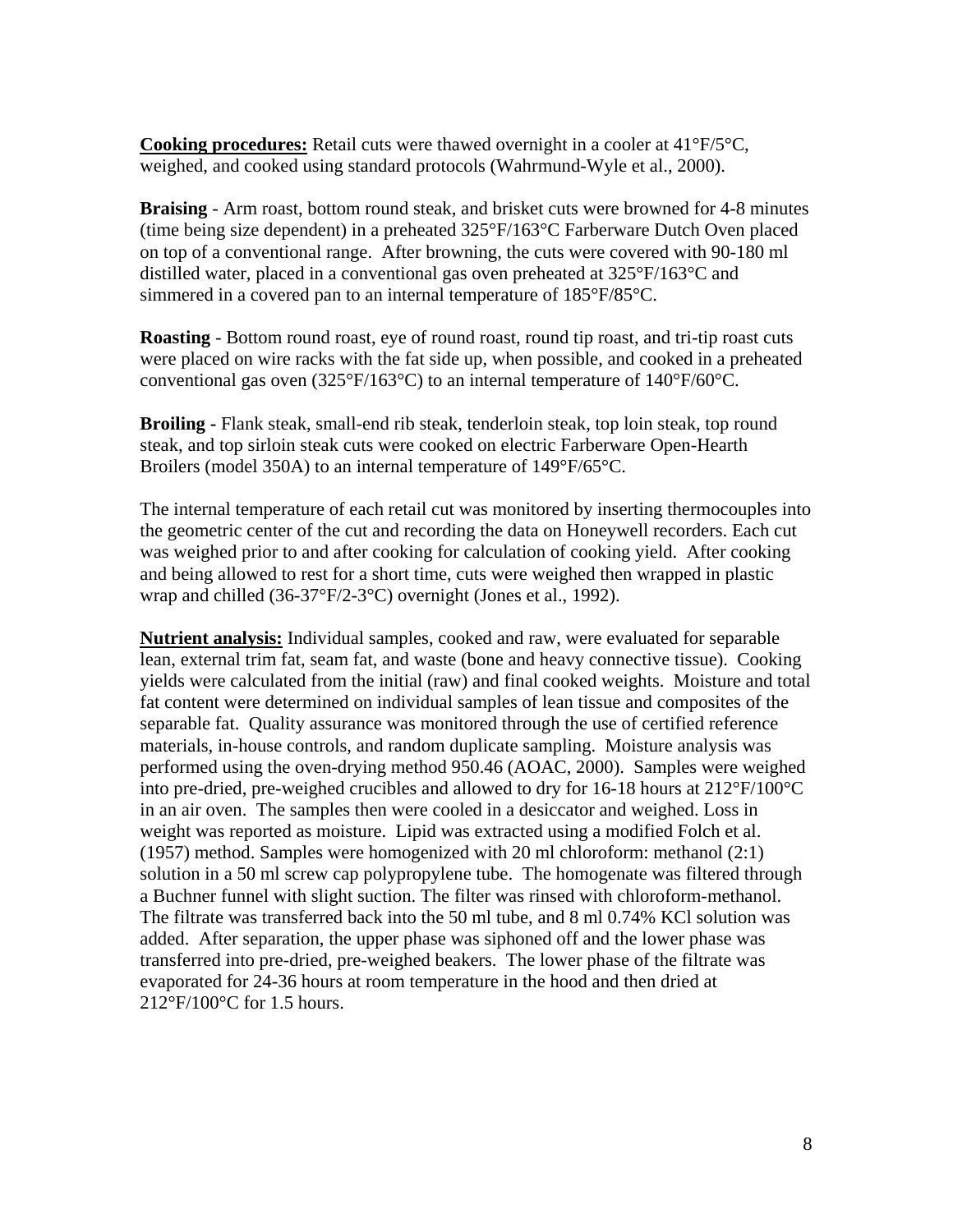## **Beef Value Cuts Study**

USDA, in collaboration with America's Beef Producers and the University of Wisconsin, conducted a study funded by the Beef Checkoff Program to determine the nutrient profile of a line of cuts known in the beef industry as "Beef Value Cuts", for inclusion in SR. These single-muscle roasts and steaks, introduced to the U.S. retail market in 2001-2002, were fabricated from the outside round, knuckle, and chuck shoulder clod. These cuts were marketed for their palatability and functionality. Furthermore, five of the six major cuts met the USDA definition of lean or extra lean. The cuts in the study consisted of Top Blade Steak (Infraspinatus), Shoulder Top and Center Steaks (Triceps brachii), Shoulder Tender (Teres major), Tip Center (Rectus femoris), Tip Side (Vastus lateralis), and Bottom Round (Biceps femoris).

**Sampling and Sample Preparation:** Samples were obtained from an IBP (Tyson) plant near Sioux City, Iowa, which obtains cattle from a large number of feedlots and has nationwide product distribution. Twelve carcasses were identified by quality grade (upper choice, lower choice, and select) with yield grades of 2 or 3. Sufficient product from each carcass was obtained to prepare and analyze five of the six cuts. However, the Teres major is a very small muscle (weighing only ~16 oz per carcass), which would not provide a sufficient amount for all analyses. Therefore, one 15-pound box of choice and one 15-pound box of select Teres major muscles were purchased from the plant. Samples were trimmed free of all external fat and heavy connective tissue. The denuded muscles were then vacuum-packaged and stored at -20°F/-29°C until preparation for analysis. Samples were cut into 1-inch thick steaks and weighed. Samples were paired, with one steak for raw analyses and the other to be cooked and analyzed after cooking.

**Cooking procedure:** Steaks were cooked by grilling on a preheated gas grill. Steaks were turned when the internal temperature reached the midway point between the starting temperature and final internal temperature (including post-cooking temperature rise) of 160°F/71°C. Steaks were placed on a wire rack for three minutes then weighed to obtain cooked weights. Raw and cooked steaks were stored at -20°F/-29°C until nutrient analyses.

**Nutrient analysis:** Samples were analyzed for moisture and fat content using individual muscle samples from the chuck clod, bottom round, and the knuckle, both raw and cooked. Moisture and fat analyses have been previously described in the Ground Beef Study section of this report. Cooking yield calculations were based on initial (raw) and final cooked weights from all samples.

## **Beef Nutrient Database Improvement Study**

A collaborative research study was undertaken by USDA with scientists at the National Cattelemen's Beef Association (NCBA), Colorado State University (CSU), Texas A & M University (TAMU), and Texas Tech University (TTU) to update nutrient information in the SR and to add new cuts which had been introduced in the market place since the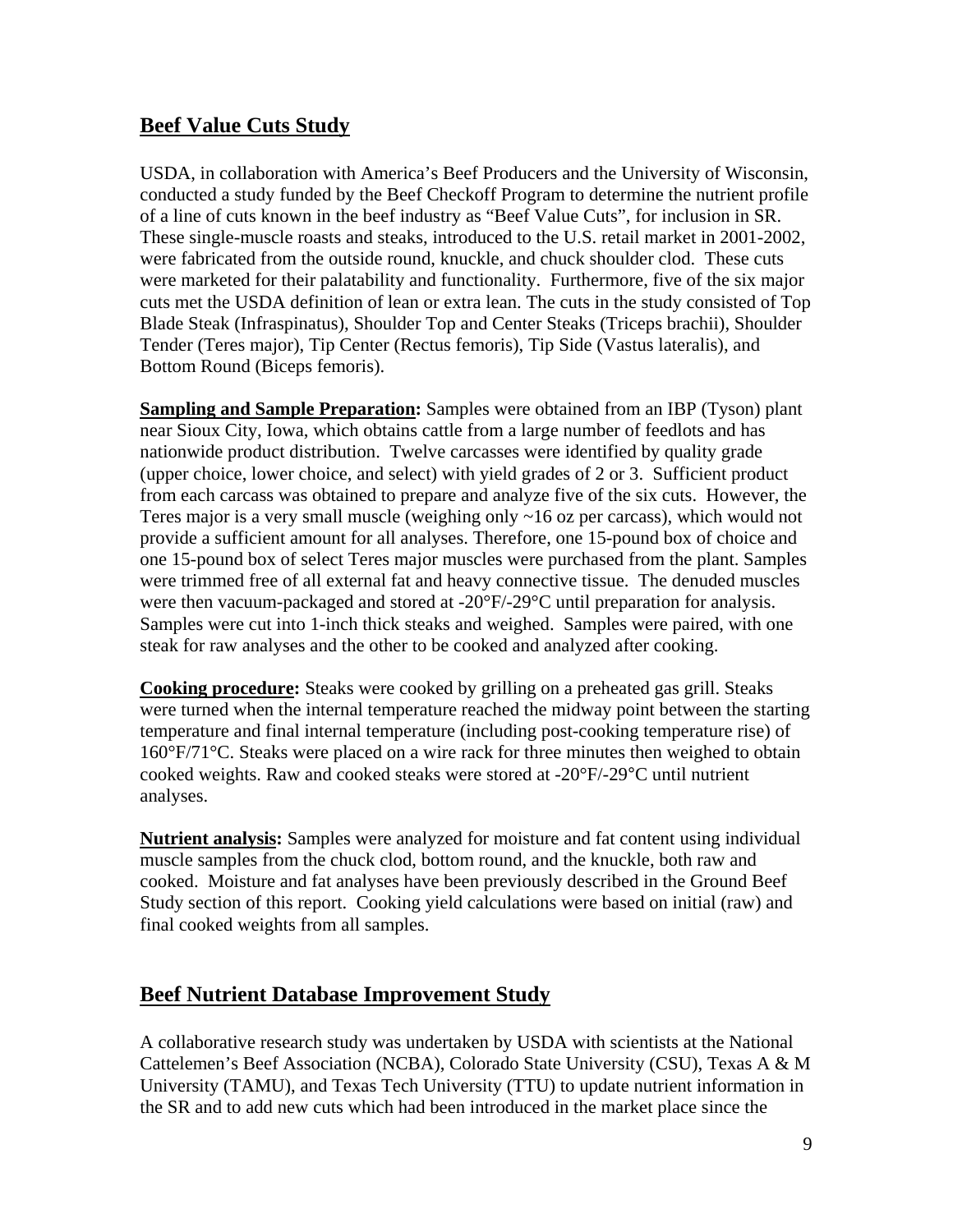previous update. The first phase of this study involved cuts from the chuck: Brisket, Mock Tender Steaks, Top Blade Steaks, Boneless Shoulder Steaks, Shoulder Clod Roasts, Boneless Chuck Short Ribs, Denver Steaks, Chuck Eye Steaks, Country Style Ribs, America's Beef Roast, Underblade Steaks and Roasts, and Beef for Stewing. The second phase of this study involved cuts from the rib and plate: Back Ribs, Rib Eye Roast, Rib Eye Steak, Outside Skirt, and Inside Skirt. The third phase included cuts from round and loin: Porterhouse Steaks, T-bone Steaks, Top Loin Steaks, Tenderloin Steaks and Roasts, Eye of Round Steaks and Roasts, and Top Round Steaks and Roasts.

**Sampling**: Beef carcasses were selected from different major packing plants in six states, representing different regions of the U.S. Each university was assigned two packing plants. The sampling plan was developed for 36 animals. In order to get true retention and yield data, an A and a B side of the animal carcass was needed; thus the total animal count came to 72. When selecting the carcasses, certain properties were considered as part of the sampling plan protocol: quality grade (upper choice, lower choice, select), yield grade (YG2, YG3), gender (steer or heifer), and genetics (dairy or non-dairy). Each university was responsible for identifying and obtaining beef chuck, rib and plate cuts that matched the sampling matrix. The university collaborators assessed and recorded carcass data at the packing plants, properly identified each selected cut, and shipped the products back to the respective meat laboratories. Products were fabricated into the required retail cuts for this study within 14-21 days postmortem. Retail cuts were properly identified, vacuum packaged and held frozen until cooking or dissection. The retail product was cooked according to standard protocols developed for each cut. Cooked and raw products were dissected; weights for each component (separable lean, separable fat, and refuse) were obtained. Total weights for raw and cooked cuts (prior to and after cooking, respectively) were obtained. Aliquots of the separate components were then homogenized and composited according to a standard compositing plan. The compositing plan was used to establish an effective and efficient statistical design for nutrient analyses of the beef cuts. The plan consisted of four different compositing levels: an animal level (36 animals) where all the samples were analyzed; a six composite level; a three composite level; and a national composite level. This was done for both raw and cooked samples. Different nutrients were analyzed at each composite level.

**Sample preparation:** The various beef cuts were analyzed in raw and cooked form. The following cooking methods were used: grilling, roasting, and oven-braising. Frozen raw samples were tempered under refrigeration (32-39°F/0-4°C) for 24 to 48 hours until they reached a defined starting temperature; the timing was based on the appropriate size and weight of the cut. The appropriate temperatures and weights were recorded prior to cooking. The thermocouple was placed in the geometric center or thickest portion of the meat piece. The probe positioning did not affect the product's contact with the cooking surface. For small or thin beef cuts, the thermocouple was used periodically to check the internal temperature of samples throughout the cooking process.

#### **Cooking Procedures:**

**Grilling -** The grill was preheated to 383°F/195°C. The beef samples were evenly spaced in the center of the cooking grate. The grill lid was closed. Samples were removed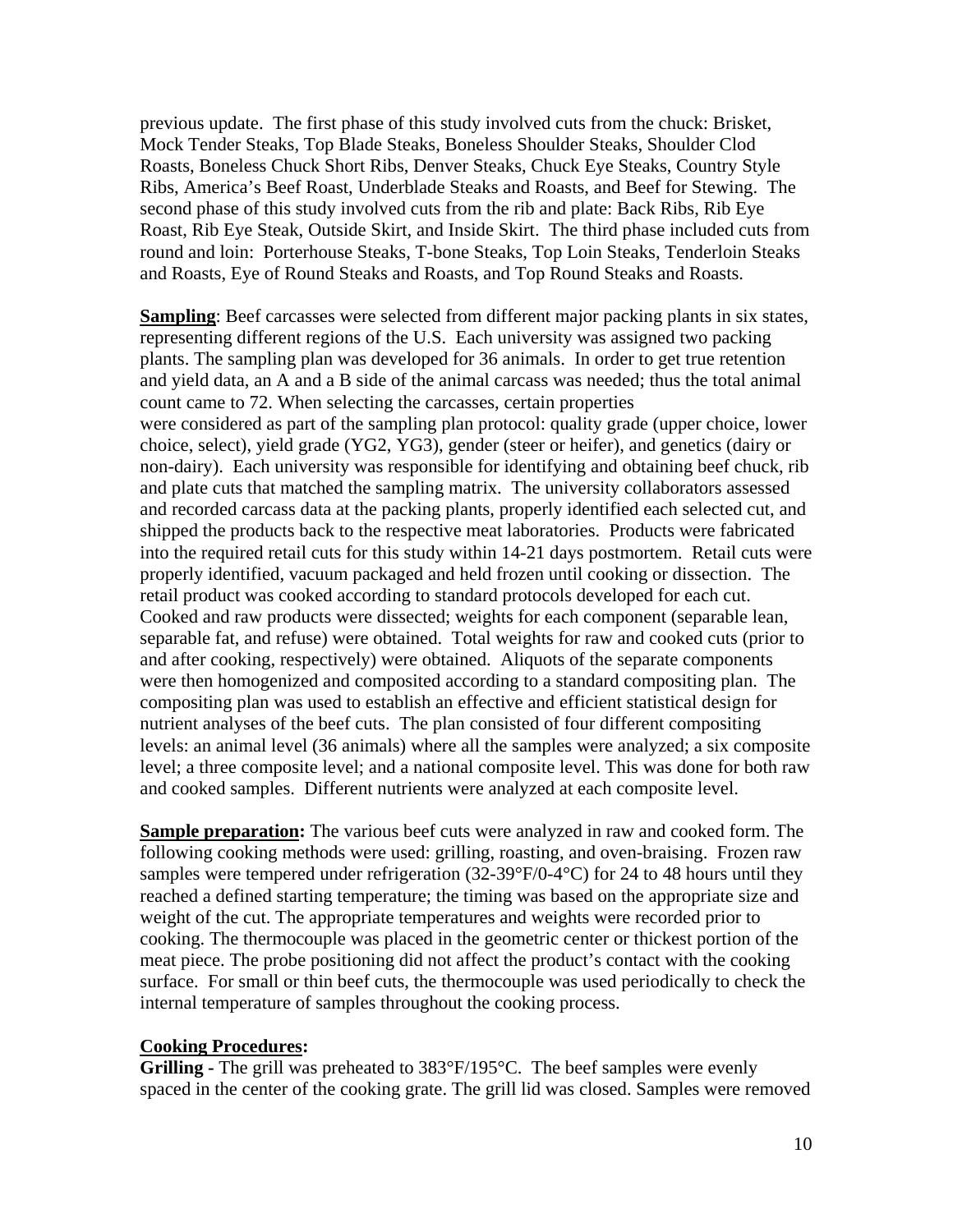from the grill once an internal temperature of 158°F/70°C was obtained. Tongs or spatulas were used to remove samples from the grill. Beef samples were allowed to stand while monitoring the internal temperature rise until temperatures began to decline. The point right before the temperature declined (the highest temperature reached) was considered to be the final internal temperature of the cooked sample. The final internal temperature and cooked weight (to nearest 0.1 gram) were recorded immediately. Beef samples were then chilled uncovered in the refrigerator (36-39°F/2-4°C) for  $24 \pm 1$  hr before dissection.

**Roasting** - The oven was preheated to 325°F/163°C. The beef samples were positioned in the center of the rack in the roasting pan, no oil or water was added, and the pan was not covered. The roasting pan with the beef sample was positioned on the oven rack in center of oven and roasted to an internal temperature of 140°F/60°C. The beef samples were removed from the oven. After resting 30 minutes at room temperature, the weight of each sample was measured and recorded to the nearest 0.1 gram. The thermocouple probe remained in place and samples were allowed to stand while monitoring the internal temperature rise until temperatures began to decline. The point right before the temperature declined (the highest temperature reached) was considered to be the final internal temperature of the cooked sample. The beef samples were then chilled uncovered in refrigeration (36-39°F/2-4° C) for  $24 \pm 1$  hr before dissection.

**Oven-Braising -** The beef samples were placed in a preheated pan and were "browned/seared", turning as needed for even browning on all sides. The pan drippings were poured off and the volume (ml) of drippings was measured. The thermocouple was then applied in the geometric center or thickest portion of the meat piece. A small amount of distilled, deionized water was added until the water reached one third of the thickness of the meat. The liquid was held at a simmer. The pan was covered with a lid and placed in the Dutch oven. The Dutch oven was then placed in a preheated 250°F/ 120°C oven. The beef samples were simmered and cooked until an internal temperature of 185°F/85°C was reached. The sample cuts were removed from the oven keeping the thermocouple probe in place and were allowed to stand while monitoring the internal temperature rise until temperatures began to decline. The point right before the temperature declined (highest temperature reached) was considered the final internal temperature of the cooked sample. The beef samples were removed from cooking liquid; the cooking liquid yield and volume were documented. Sample weights were measured (to the nearest 0.1 gram) 30 minutes after removal from heat. The beef samples were then chilled uncovered in the refrigerator (36-39°F/2-4°C) for  $24 \pm 1$  hour before dissection. For back ribs that were also oven**-**braised, the "browned/seared" step was not performed.

**Nutrient Analysis**: Raw and cooked samples were prepared and chemically analyzed for moisture and total fat. Quality assurance was monitored through the use of certified reference materials, in-house controls, and random duplicate sampling. Total fat was analyzed by acid hydrolysis. Two of the universities involved in this study used the extraction method for total fat as cited in Folch et al. (1957) with some modifications. In this method the extract is shaken and equilibrated with 1:4 volume of a saline solution,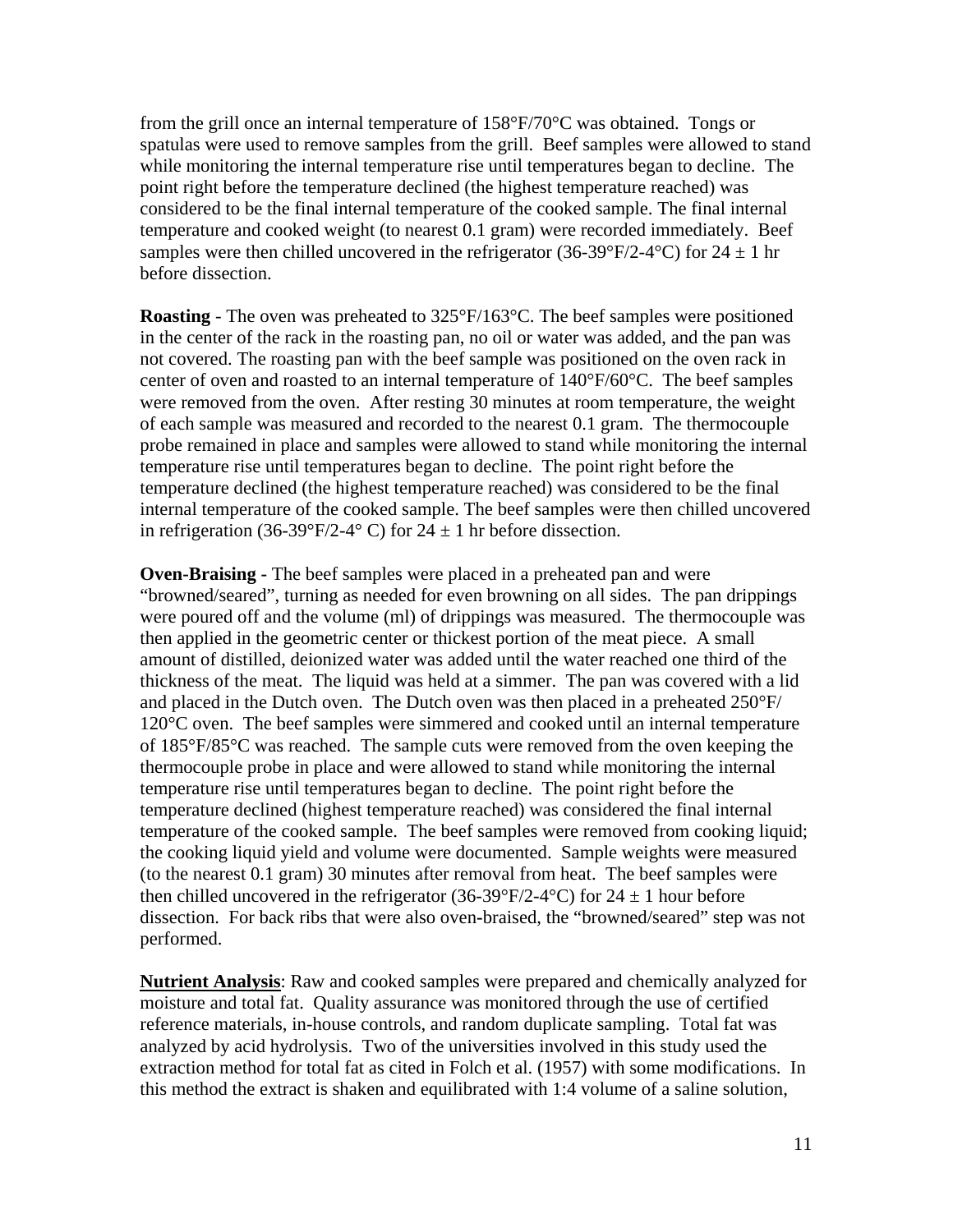which causes the mixture to partition into two layers. The lower phase is composed of chloroform-methanol-water in the proportions 86:14:1 (by volume) and contains virtually all of the lipids, while the upper phase consists of the same solvents in the proportions of 3:48:47 (by volume), respectively, and contains much of the non-lipid contaminants. A qualified laboratory under contract to NDL determined total fat using a modification of AOAC method 989.05: Fat in Milk, Modified Mojonnier, Acid Hydrolysis. In this method, fat is extracted with a mixture of ethers from a known weight of the sample. Ether extract is decanted into a pre-weighed dry weighing dish, and the ether is evaporated. The extracted fat is dried to a constant weight. The result is expressed as % fat by weight. Moisture was analyzed by forced air, a combination of AOAC ovendrying methods 950.46 and 934.06. In this method the test sample is spread out over the base of a dish and the test portion is dried containing about 2 grams of dry material for approximately 16 to 18 hours at 212-216°F/100-102°C in an air oven. The sample is then cooled in a desiccator and weighed. The loss in weight is reported as moisture in grams.

#### **Alternate Red Meats (ARM) Study**

During the 1990's, alternate red meat sources such as farm-raised bison, elk, deer, emu and ostrich became more available. Since nutrient data were limited for these products, the USDA funded a research project at the University of Wisconsin called "Alternative Red Meat: Marketing and Processing Improvement" (ARM) to determine nutrient content of ARM products. Nutrient data were released in SR in 2002. Sample weights before and after cooking were collected to determine cooking yield factors for these products.

#### **Sampling:**

**Ostrich** - Two-pound samples of 97% lean ground ostrich were acquired from each of seven production lots at Blackwing Ostrich Products in Antioch, IL.

**Emu** - Sample selection sites were based upon recommendations from the American Emu Association (AEA). The AEA viewed differences between geographic location, management schemes and rations to be important when selecting sampling sites. The sample collection sites chosen were Johnson Emu (Eva, AL), Dino Meats (Springfield, TN), and Grangeville Meats (Grangeville, ID). Johnson Emu was the largest emu processor in the United States with approximately 500 growers representing 16 states. Dino Meats and Grangeville Meats were smaller regional operations. Two-pound samples of 97% lean ground emu were acquired from each of the seven production centers.

**Venison (fallow deer)** - The two sample collection sites for the analysis of venison were Venison America (Newport, MN) and Wisconsin Venison (Green Bay, WI). These two companies represented the two largest venison wholesalers in the upper Midwest, each with approximately nine contract growers located in Iowa, Illinois, Minnesota, and Wisconsin. Three-pound samples of 93% lean ground venison were acquired from each of seven patty production lots.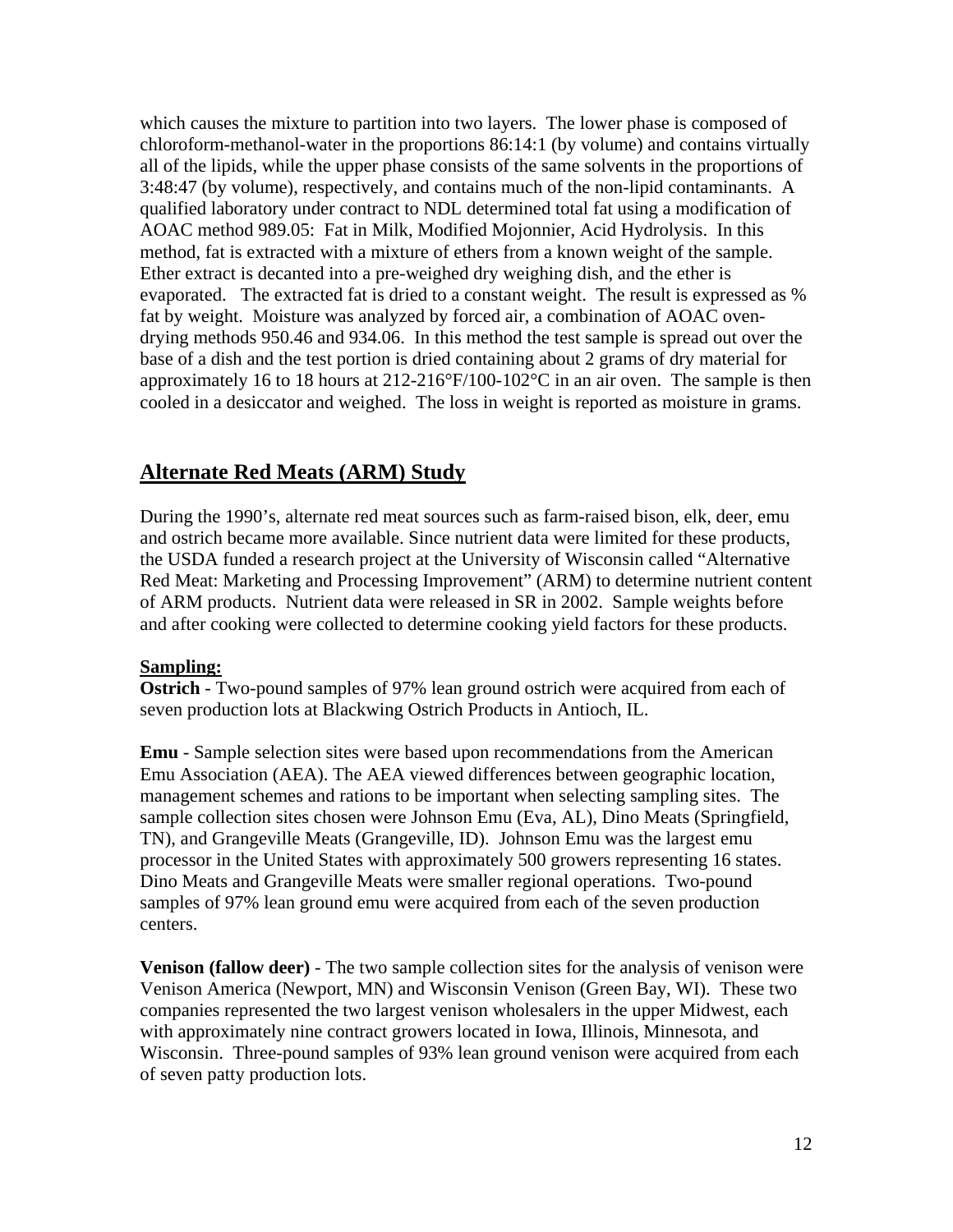**Bison -** The sample collection site for the bison was the North American Bison Co-op (NABC) in New Rockford, ND. NABC harvests approximately 60% of the North American bison yearly and represents 350 producers across 19 states and four Canadian providences. For bison, whole muscle cuts, i.e., shoulder clod (Triceps brachii, 3-5 lb roast), top round (Semimembranosus, 1" steaks), and ground products were collected. The cuts were obtained from seven randomly selected carcasses, each representing a different production lot. Left and right side (i.e., contra-lateral) portions were obtained from shoulder clods and top rounds for determination of cooking yields and retention of moisture and total fat. All individual portions were identified, vacuum packaged and frozen prior to transport to the University of Wisconsin Meat Science lab. One-inch steaks and individual roasts were then fabricated and vacuum packaged. Three-pound samples of 88% lean ground bison were obtained from each of seven production lots.

**Elk -** Because of strong interest from the industry and the Nutrient Data Laboratory, ground meat from elk was included. The ground elk came primarily from young bulls (1.5 to 2.5 years of age), although one sample came from a larger, six-year-old bull. Samples were obtained from producers/plants in Colorado, Nebraska and Wisconsin.

**Cooking Procedures**: Products were cooked according to meat cooking guidelines developed by the American Meat Science Association and recommendations of ARM associations. Loin, rib, sirloin and leg/round cuts were broiled and the ground meats were pan-broiled to a final internal temperature of  $160^{\circ}F/71^{\circ}C$ . Clods/shoulders were braised; cooking times were based on standard meat cookery guidelines. Cooked and raw products were dissected to obtain weights for these components: trimmed lean, separable fat, and heavy connective tissue.

**Nutrient Analysis**: Frozen samples were packaged and sent to qualified commercial laboratories for analysis of moisture and fat. Moisture and fat analyses have been previously described in the Ground Beef Study section of this report. Ground product has much more opportunity for moisture and fat loss because of the product's open and disrupted texture. The nutrient change between raw and cooked products (when the amount of each is kept equal, such as 100 grams of each) is a reflection of moisture loss (and maybe some fat loss) during cooking.

#### **Natural Fresh Pork Study**

A study was conducted by USDA in collaboration with scientists at the University of Wisconsin and the National Pork Board to determine the nutrient composition of nine fresh pork cuts. The cuts chosen for evaluation were: Bone-in Shoulder Blade Steak, Boneless Tenderloin Roast, Boneless Top Loin Chop, Boneless Top Loin Roast, Bone-in Sirloin Roast, Bone-in Center Loin Chop, Bone-in Center Rib Chop, Bone-in Country-Style Ribs, and Bone-in Spare Ribs.

**Sampling:** Nine fresh pork cuts were pre-ordered and purchased from 12 retail outlets following the nationwide sampling plan developed for the USDA National Food and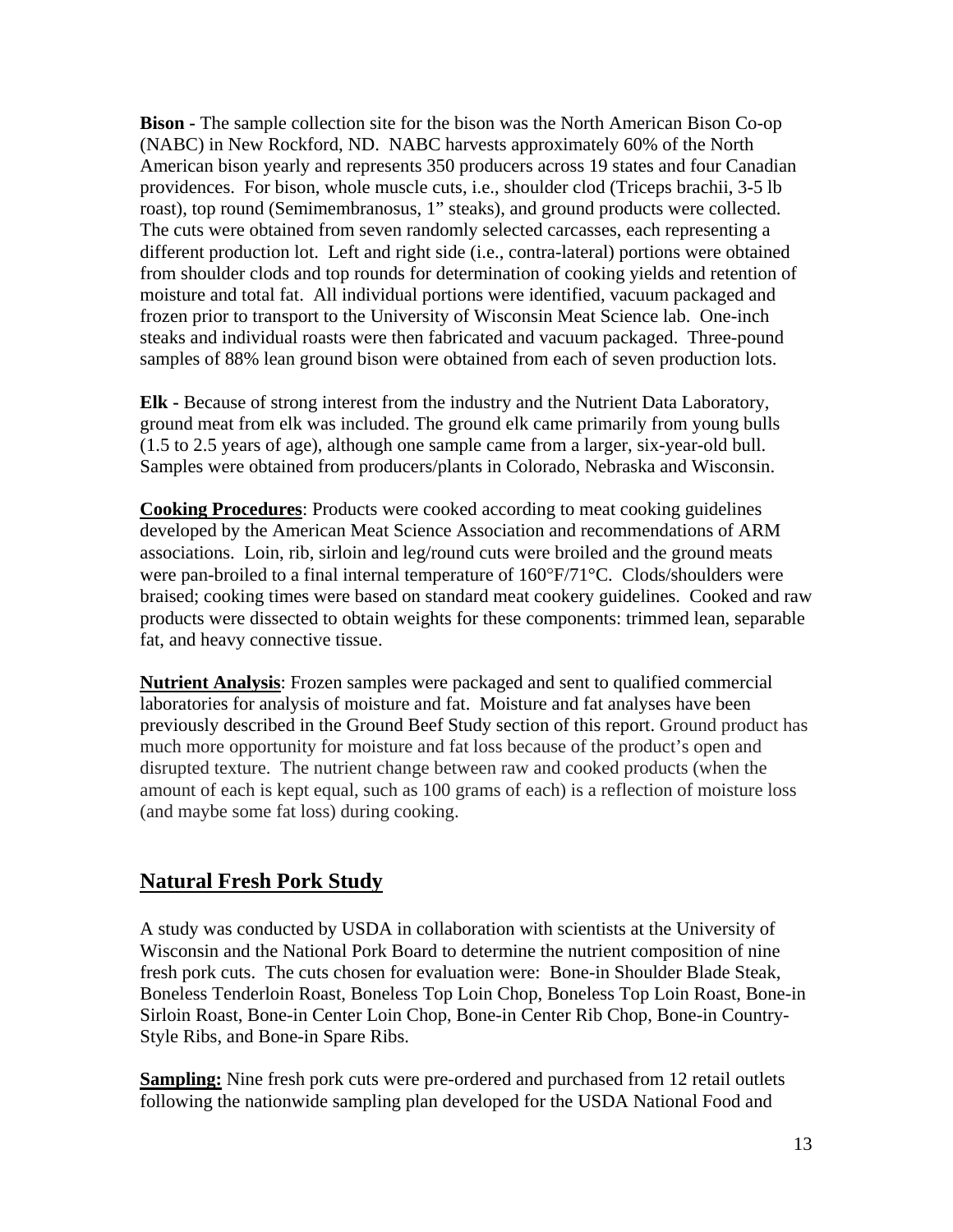Nutrient Analysis Program (NFNAP) (Perry et al., 2003) and shipped frozen to the University of Wisconsin for trimming and preparation. Products from each location were assigned randomly to either raw or cooked preparation.

#### **Cooking procedures**:

B**roiling** - Center loin chops, center rib chops, and top loin chops were grilled on a preheated George Foreman™ Indoor/Outdoor Electric Barbeque Grill for ten minutes on setting "4". External fat thickness and chop thickness were measured prior to cooking; weights of raw cuts were obtained. Two thermocouples were placed into one or two chops, as needed. Chops were turned over when the internal temperature reached 100- 105°F/38-40°C. Chops were removed from the grill at approximately 155°F/68°C internal temperature, and monitored until a final internal temperature of 160°F/71°C was attained. Chops were cooled on a wire rack for five minutes and the highest internal temperature attained during the standing period was recorded. After standing for five minutes, the weights of the chops were measured.

**Roasting -** Top loin, tenderloin and sirloin roasts were weighed raw and placed on a rack in a pan in order to keep samples out of the drippings. Boneless top loin roasts were roasted as "single" loin roasts (one loin muscle only). For products purchased as boneless double top loin roasts (i.e., two single top loin roasts backed and tied together), the strings were removed, and each half of the double top loin roast was processed as a single top loin roast. The roasts were cooked uncovered in a preheated oven at 425°F/218°C for tenderloin roast and 325°F/163°C for other roasts. Cooking temperature was monitored with an oven thermometer. Roasts were removed when they achieved an internal temperature of  $\sim 150^{\circ}F/66^{\circ}C$ ; the target final internal temperature was approximately 160°F/71°C. Roasts were allowed to stand for 15 minutes and the final internal temperature was determined during this period. The cooked weight of each roast was determined and the cooking yield was calculated.

**Roasting** - Physical fat loosely attached to the raw spareribs was removed before cooking. The raw weight of the spareribs was obtained after the loosely attached fat was removed. The number of ribs in each product being cooked was recorded. Spareribs were placed on a rack in a pan, and were not covered during cooking. Ribs were roasted in a preheated 325°F/163°C oven for 1 hour and 45 minutes. Ribs were then removed from the oven; the temperature in the intercostal muscles was immediately taken. Ribs were cooled for 10 minutes, and then re-weighed. When cool enough to process, the edible lean tissue was separated from bone and cartilage. The weight of bone and cartilage was recorded as refuse. Separable fat and connective tissue are not considered refuse in cooked ribs since it is assumed that for this product, all soft tissues are consumed.

**Braising -** The raw shoulder blade steaks and country-style ribs were weighed. The thickness of the external fat around the outer surface of the cuts was measured. The samples were placed on a rack in a roasting pan. Distilled water (100 ml) was added to the roasting pan, which was covered tightly and placed in the center of a preheated 325°F/163°C oven. Cooking time was determined from initial trials. Initial cooking time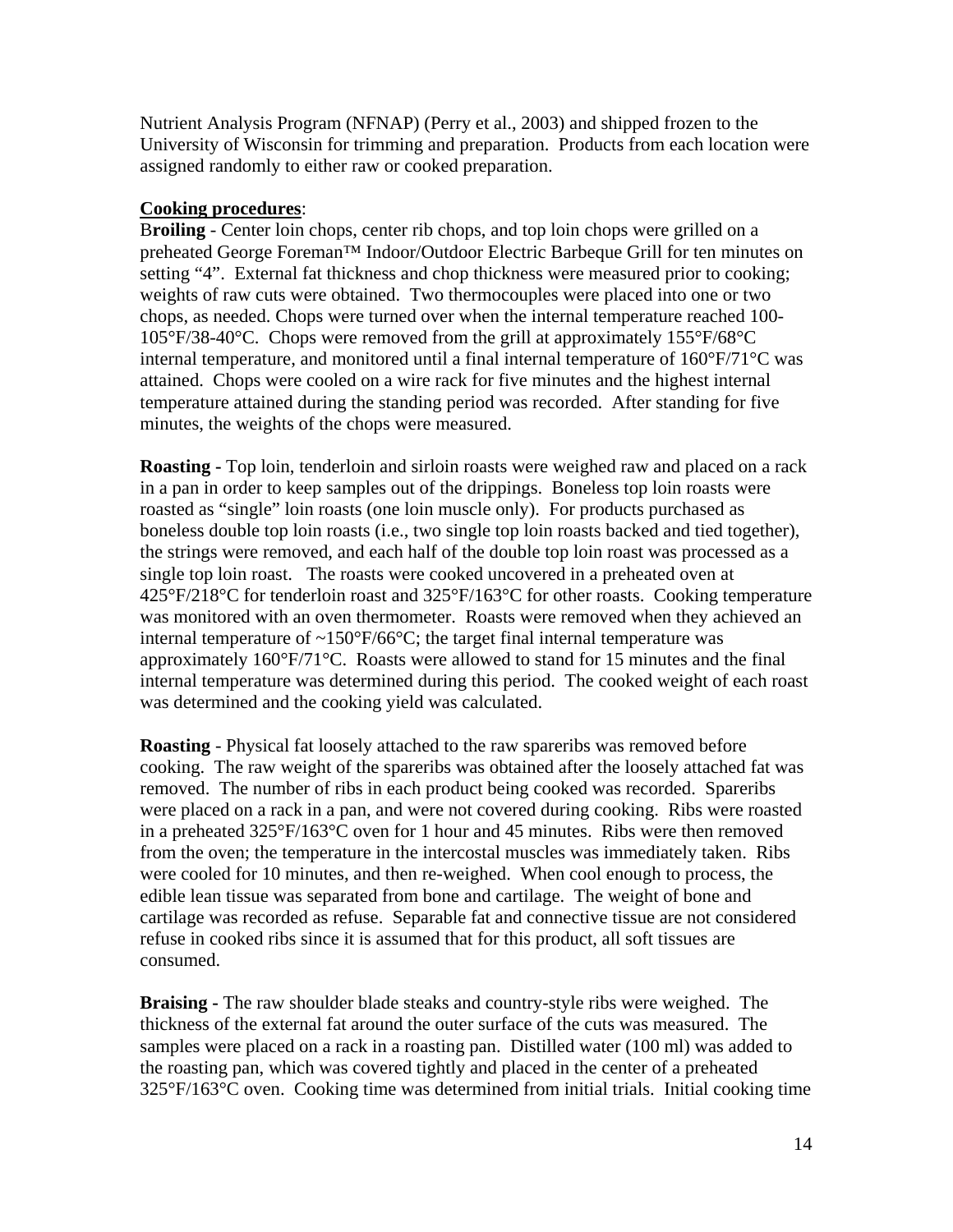estimates were 45 minutes for blade steaks; 1 hour and 15 minutes for country-style ribs. The internal temperature was determined with an electronic digital thermometer. Steaks and/or ribs were allowed to cool for five minutes, then re-weighed, and each weight was recorded.

**Nutrient Analysis**: Nutrient analyses of moisture and total fat are described above in the Ground Beef Study section of this report.

## **Cured Ham Study**

A study was conducted by USDA in collaboration with the University of Wisconsin to update the nutrient profiles of various cured ham products in SR.

The word "ham" refers to meat from the hind leg of a hog. Cured hams sold in the U.S. are classified into four categories according to the USDA Food Safety and Inspection Service (2013a):

- Ham at least 20.5% protein in the lean area;
- Ham with Natural Juices  $(HNJ) at least 18.5\%$  protein;
- Ham, Water added (HWA) at least 17% protein with 10% added solution;
- Ham and Water Product (HWP) contains more water than 'Ham, water added'; labeling must indicate percent of "added ingredients".

Added ingredients may vary for each product. These solutions, flavorings or "added ingredients" which provide flavor enhancement may include water, sugar, salt, sodium erythorbate, sodium nitrite, potassium, and magnesium. Binders such as soy or milk proteins may also be added to help hold water in the product.

**Sampling and sample preparation:** The sampling plan used for the study was developed for the National Food and Nutrient Analysis Program (Pehrsson et al., 2000). The country was divided into four regions, with three consolidated metropolitan statistical areas (CMSA) within each region. Two retail stores were selected within each CMSA. Eight different types (categories) of products were picked up from 12 retail outlets nationwide per the sampling plan. The products were:

- Ham: bone-in whole; bone-in shank half
- Ham with natural juices: bone-in rump; bone-in butt half; spiral sliced
- Ham, water added: bone-in slice; boneless (many shapes and sizes)
- Ham and water product: boneless slice

Three branded hams were selected in pairs for the purpose of these yield studies. The sampling procedure for each category of bone-in hams was to obtain two half hams at each retail outlet. One was a shank half portion and the other was a rump half portion. All products were vacuum-packaged, individually labeled, and sent frozen to University of Wisconsin for further cooking and dissection. Hams were weighed, measured for thickness and dissected to separate external fat and seam fat. Bone-in hams were further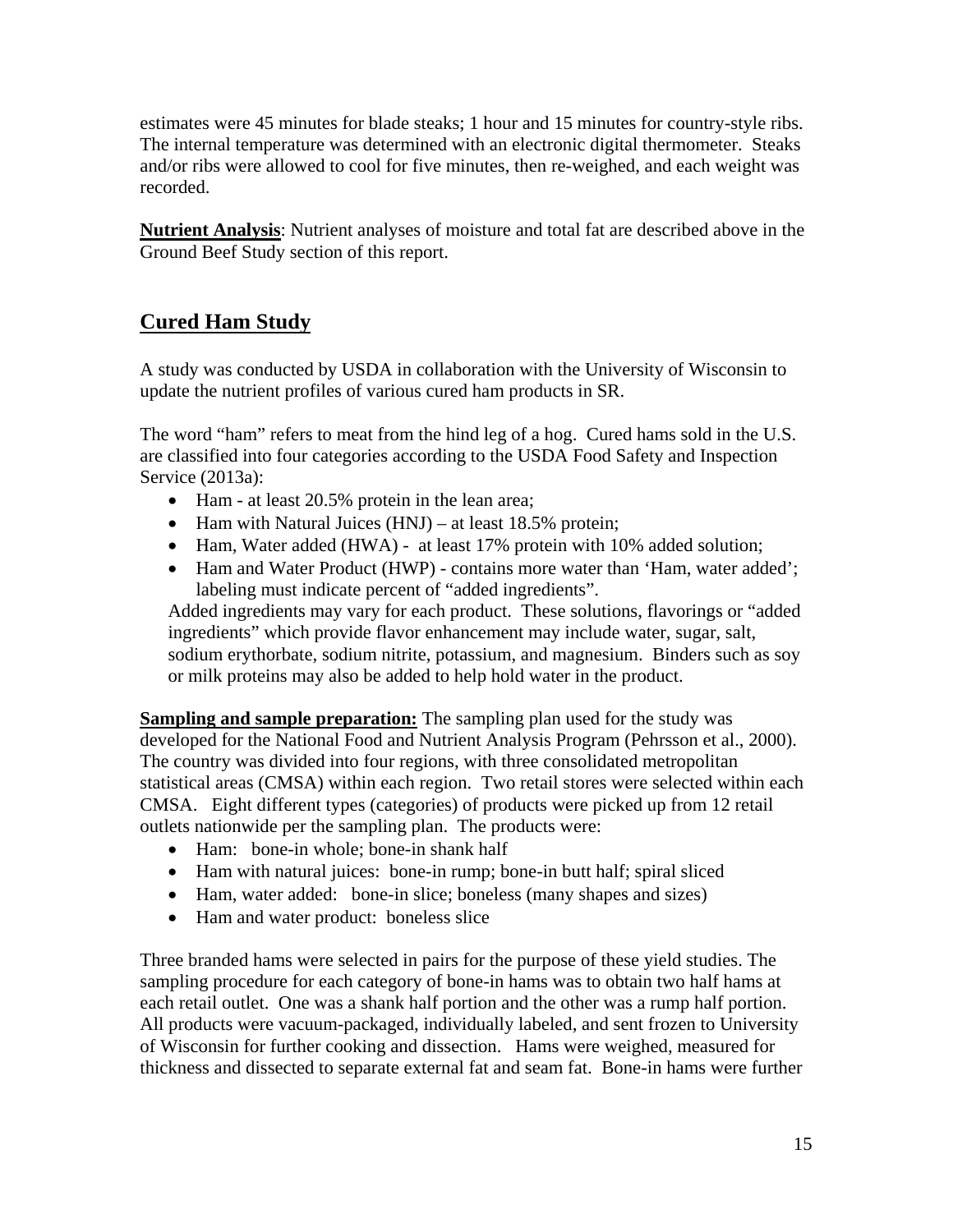dissected for removal of bone and connective tissue prior to nutrient analyses. Branded hams or paired bone-in whole hams were cut into shank, butt and slices.

**Cooking procedure**: One portion type from each pair was analyzed as purchased and the other roasted to an internal temperature of 160°F/71°C for rumps and shanks. Slices were weighed and measured for thickness prior to being pan-fried to an internal temperature of 160°F/71°C. All other types of bone-in and boneless hams were either roasted in a 325°F/163°C convection oven, or pan-broiled and cooked to the internal temperature specified on the label. Samples were weighed after heating and weights were recorded.

**Nutrient analysis:** Nutrient analyses of moisture and total fat are described above in the Ground Beef Study section of this report.

## **Enhanced Pork Study**

A collaborative study was conducted by scientists at NDL, University of Wisconsin, and the National Pork Board to determine the nutrient profile of the following enhanced pork products: shoulder-blade steak, tenderloin, and top loin chops. Enhanced meat and poultry products are defined by the USDA Food Safety and Inspection Service as "raw products that contain flavor solutions added through marinating, needle injecting, soaking, etc." (USDA, FSIS, 2013b).

**Sampling**: The fresh enhanced pork cuts were pre-ordered and purchased from 12 retail outlets using the nationwide sampling plan developed for the USDA National Food and Nutrient Analysis Program (NFNAP) (Perry et al., 2003) and shipped frozen to the University of Wisconsin for trimming and preparation.

**Cooking procedures and nutrient analysis**: Cooking procedures and nutrient analyses were similar to those for the Natural Fresh Pork Study described above.

## **Pork Value Cuts Study**

The National Pork Board in collaboration with USDA and University of Wisconsin conducted a study to determine the nutrient profile of 4 new pork cuts. These cuts, collectively referred to as Pork Value Cuts, are single muscle cuts derived from the shoulder and the leg. The common names, scientific names of the muscle, and primal source of the cuts are as follows:

- Shoulder Breast Boneless (Pectoralis profundi), from the shoulder;
- Shoulder Petite Tender Boneless (Teres major), from the shoulder;
- Leg Cap Steak Boneless (Gracilis), from the leg;
- Leg Sirloin Tip Roast Boneless (Vastuslateralis and Rectus femoris), from the knuckle and leg.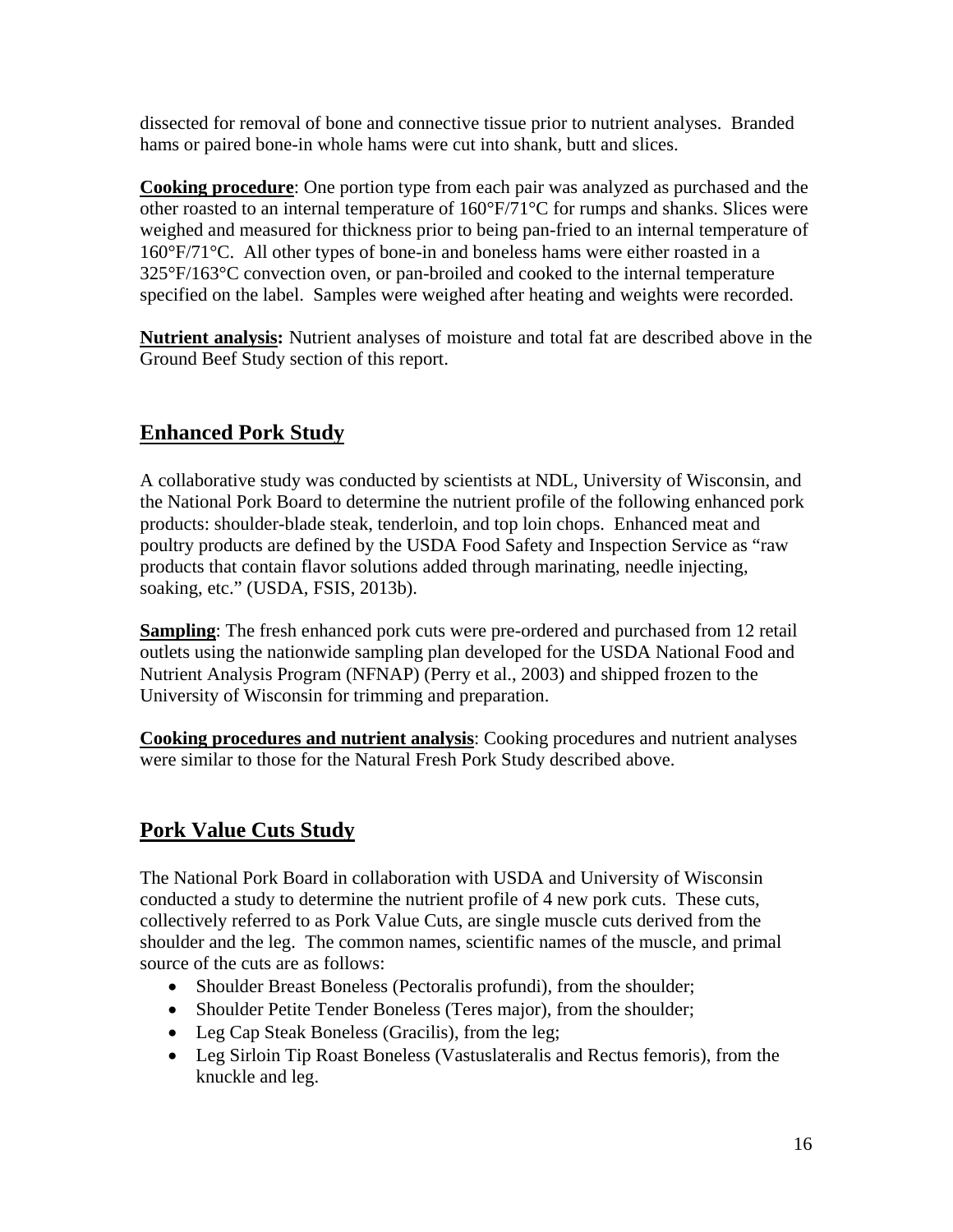**Sampling**: A total of 14 paired cuts for each pork value cut were obtained from pork production plants in North Carolina and Iowa. At each plant, both shoulder and hams from seven randomly selected pork carcasses were obtained. Each muscle was denuded, trimmed free of all external fat and connective tissue and frozen prior to shipment to the University of Wisconsin.

**Sample preparation:** Among the seven paired products from each of the two locations, six pairs were randomly selected for use in the study. One member of each pair was prepared as a raw sample and the other was cooked either by broiling or braising to a desired internal temperature or time endpoint. After a cooling period of five minutes, the cooked product was cubed, hand mixed and divided into individual carcass samples, composites of two carcasses or composites of three carcasses.

#### **Cooking procedures:**

**Broiling** - Weights of the raw shoulder breast, shoulder petite tender, and leg cap steak cuts were obtained. Two thermocouples were placed into one or two cuts, as needed. Cuts were grilled on a preheated George Foreman™ Indoor/Outdoor Electric Barbeque Grill for 10 minutes on setting "4". Cuts were turned over when the internal temperature reached 100-105°F/38-40°C. Cuts were removed from the grill at approximately 155°F/68°C internal temperature to attain a final target internal temperature of 160°F/71°C. After standing for five minutes, cuts were re-weighed and the highest internal temperature attained during the standing period was recorded.

**Braising** - The raw leg sirloin tip roast cuts were weighed and placed on a rack in a roasting pan. Distilled water (100 ml) was added to the roasting pan, which was covered tightly and placed in the center of a preheated 325°F/163°C oven. Cuts were braised until reasonably tender. Cooking time was determined from initial trials. Initial cooking time estimates were 45 minutes for blade steaks; 1 hour and 15 minutes for country-style ribs. Immediately after removal from the oven, the samples were placed on a wire rack. The internal temperature was determined with an electronic digital thermometer. Cuts were allowed to cool for five minutes and then weighed.

**Nutrient analysis**: Nutrient analyses of moisture and total fat are described above in the Ground Beef Study section of this report.

## **Ground Pork Study**

New data on nutrient composition of ground pork products available in the U.S. retail market were needed to update SR and to support nutritional intake studies of the population. The USDA, in collaboration with the National Pork Board and Texas Tech University, undertook this collaborative study to determine the mathematical relationship between individual nutrients and fat content of raw ground pork using mixed model regression analysis.

**Sampling:** Samples were obtained from each of the four U.S. commercial packers of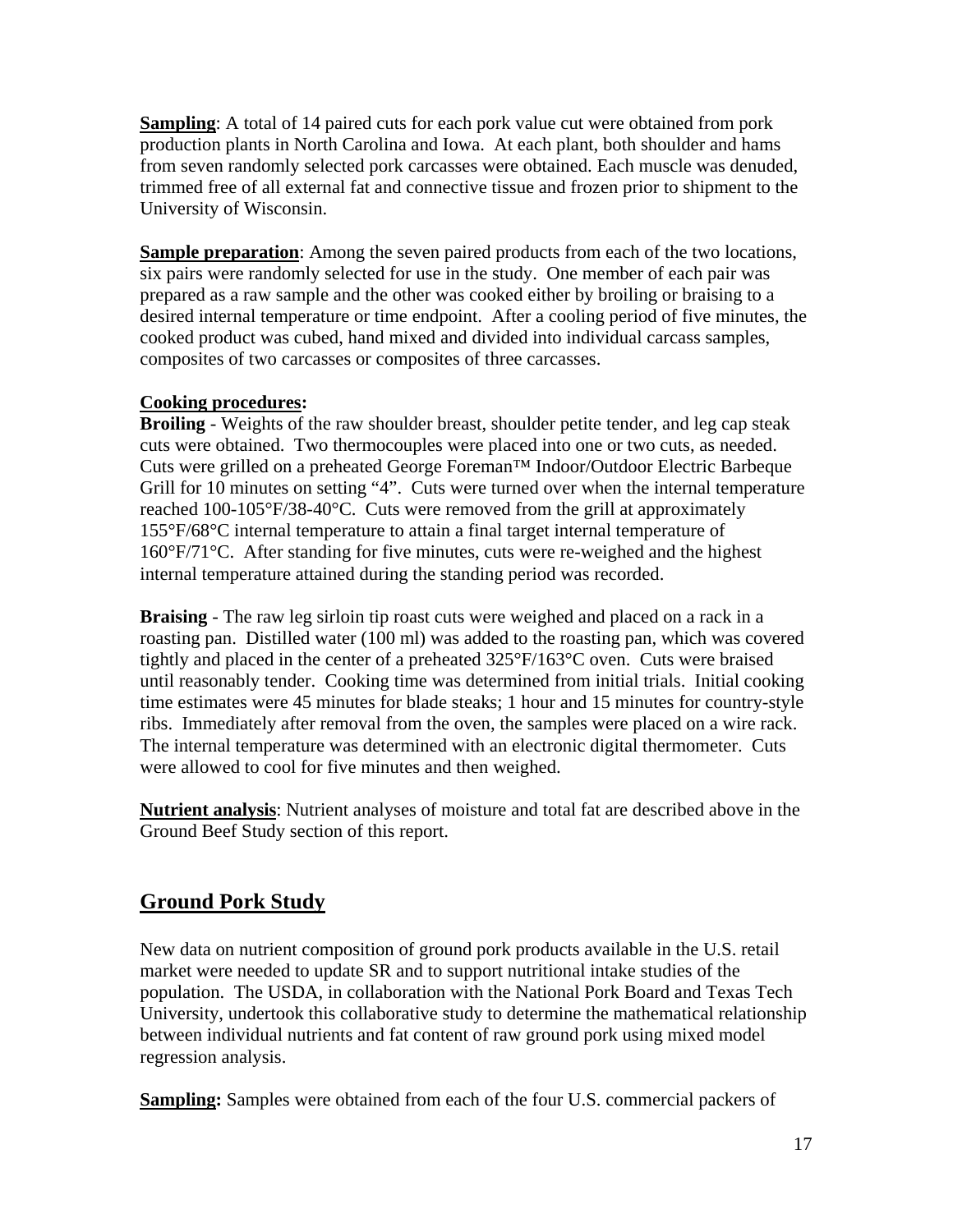this product (Smithfield, Premium Standard Farms, Farmland, and Johnsonville). These samples were formulated by the packer to provide the following fat levels: low fat (2-6% fat; four individual samples per packer except two from Smithfield), medium fat (14-17% fat; four individual samples per packer) and high fat (26-30% fat; four individual samples per packer). Samples from each packer from each fat level were divided into aliquots for preparations as raw products, pan-broiled patties, and pan-browned crumbles.

**Sample preparation**: For patties, approximately 112 grams of ground pork were selected from each packer's sample, weighed, and blended in 20 rotations manually in a Hobart mixer for two minutes. Patties were formed by pressing them in a patty mold. For the crumble samples, approximately 224 grams of ground pork were weighed and blended using 20 rotations manually in a Hobart mixer for two minutes.

#### **Cooking procedures**:

**Pan-broiling - Ground pork patties:** Patties were grilled for 13 to 15 minutes on a West Bend electric skillet preheated to 400°F/204°C, turning once, and removed from the pan when the internal temperature reached 165°F/74°C. Patties were allowed to cool for five minutes. Weights were determined prior to cooking and after cooling; cooking yields were calculated from these weights. When cool, the patties were cut in half to evaluate degree of doneness.

**Pan-browning - Ground pork crumbles:** First, patties were formed by hand by pressing them in a patty mold. Three to four patties were placed on a preheated 400°F/204°C West Bend electric skillet and pan-browned for five minutes. Patties were broken apart with a silicon turner while browning to form the crumbles and removed from the pan when the internal temperature reached 165°F/74°C. Crumbles were drained in a colander to remove excess fat. Crumbles were allowed to cool at room temperature for five minutes. Pre- and post- cooking weights were determined and cooking yields calculated. When cool, crumbles were placed into labeled clean unsealed vacuum bags and stored in the cooler at 37°F/3°C.

**Nutrient Analysis**: Nutrient analyses of moisture and total fat are described above in the Ground Beef Study section of this report.

## **Pork Loin Study**

A study was conducted in collaboration with the USDA Nutrient Data Laboratory and scientists at Texas Tech University and the National Pork Board to determine the nutrient composition of 24 fresh pork cuts. The cuts chosen for evaluation were: Blade Chops/Roast (bone-in and boneless), Center Loin Chops/Roast (bone-in and boneless), Center Rib Chops/Roast (bone-in and boneless), Country Style Ribs, Sirloin Chops/Roast (bone-in and boneless), Top Loin Chops/Roast (boneless), Baby Back Ribs, Shoulder Arm Picnic, Rump Half, and Shank Half.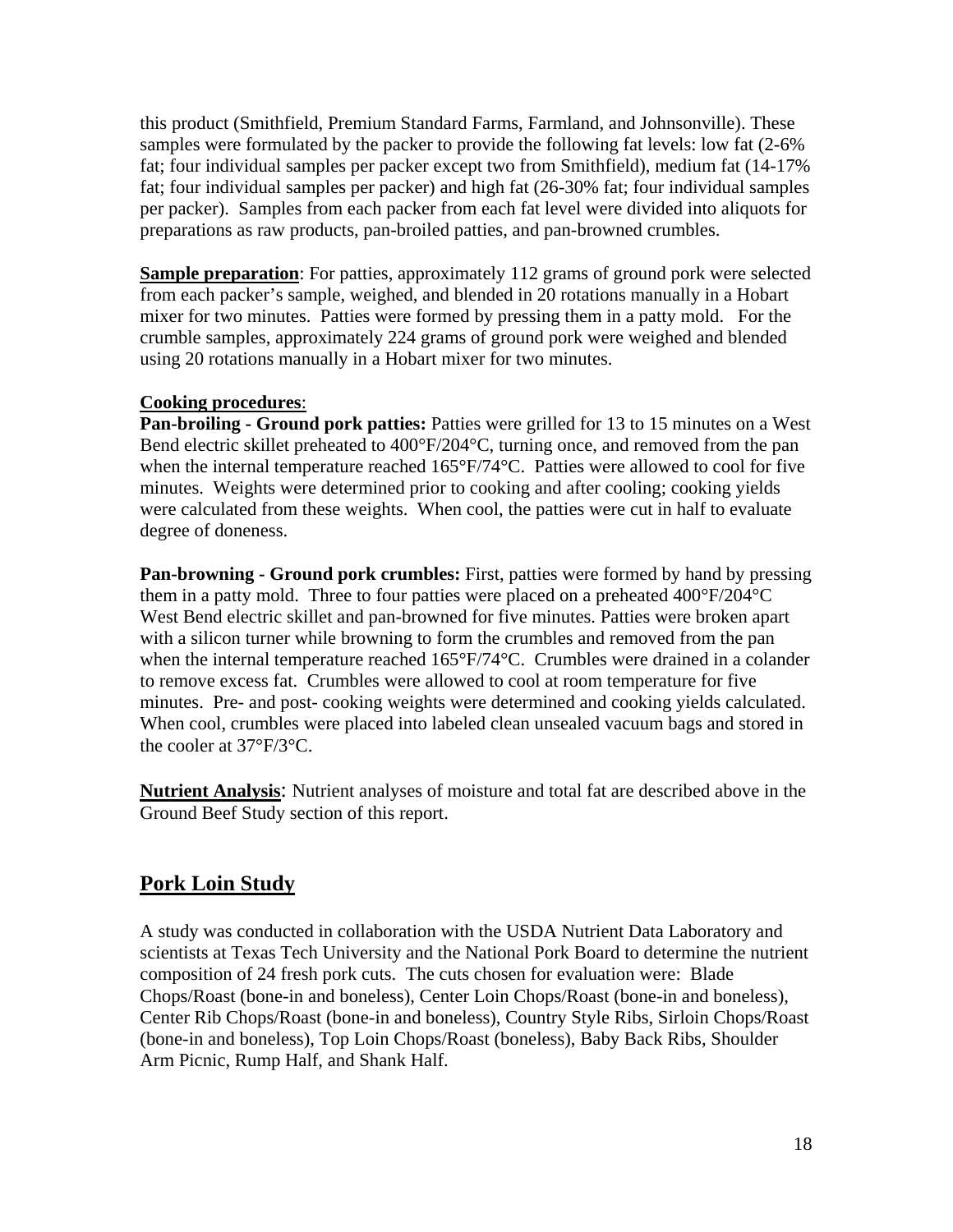**Sampling:** Twenty-four fresh pork cuts were pre-ordered and purchased from 12 retail outlets following the nationwide sampling plan developed for the USDA National Food and Nutrient Analysis Program (Perry et al., 2003). Samples were shipped frozen to Texas Tech University for trimming and preparation. Products from each location were assigned randomly to either raw or cooked preparation.

#### **Cooking Procedures:**

**Braising -** The raw blade steaks and/or country-style ribs were weighed and the weights were recorded. Blade steaks or country style ribs were placed on a rack in a roasting pan. Distilled water (100 ml) was added to the roasting pan, which was tightly covered and placed in the center of a preheated 325°F/163°C oven. Cooking time was determined from initial trials. Initial cooking time estimates were 45 minutes for blade steaks; 1 hour and 15 minutes for country-style ribs. The internal temperature was determined with an electronic digital thermometer. Steaks and/or ribs were allowed to cool for five minutes and then re-weighed and weights were recorded.

**Broiling -** Weights of the raw cuts were obtained and recorded. Cuts were grilled on a preheated George Foreman™ Indoor/Outdoor Electric Barbeque Grill for ten minutes on setting "4". Two thermocouples were placed into one or two cuts, as needed. Cuts were turned over when the internal temperature reached 100-105°F/38-40°C. Cuts were removed from the grill at approximately 155°F/68°C internal temperature to attain a final target internal temperature of 160°F/71°C. After standing for five minutes, cuts were reweighed and the highest internal temperature attained during the standing period was recorded.

**Roasting -** Top loin and sirloin roasts were weighed raw and weights were recorded. Roasts were placed on a rack in a pan to keep samples out of the drippings. Boneless top loin roasts were roasted as "single" loin roasts (one loin muscle only). For products purchased as boneless double top loin roasts (i.e., two single top loin roasts backed and tied together), the strings were removed, and each half of the double top loin roast was processed as a single top loin roast. The roasts were cooked uncovered in a preheated 425°F/218°C oven. Cooking temperature was monitored with an oven thermometer. Roasts were removed when they achieved an internal temperature of  $\sim$ 150 $\rm$ °F/66 $\rm$ °C; the target final internal temperature was approximately 160°F/71°C. Roasts were allowed to stand for 15 minutes and the final internal temperature was determined during this period. The cooked weight of each roast was determined and the cooking yield was calculated.

**Pan-frying -** Center loin chops, center rib chops, top loin chops and blade chops were thawed, weighed raw, placed on a electric skillet preheated to 350°F/177°C, and monitored with a thermocouple. The samples were pan-fried for six to eight minutes, turning once and removed from heat when the internal temperature reached 175°F/79°C. After samples were placed on a paper towel to cool for five minutes, the final internal temperature was then measured and samples were re-weighed approximately three minutes later.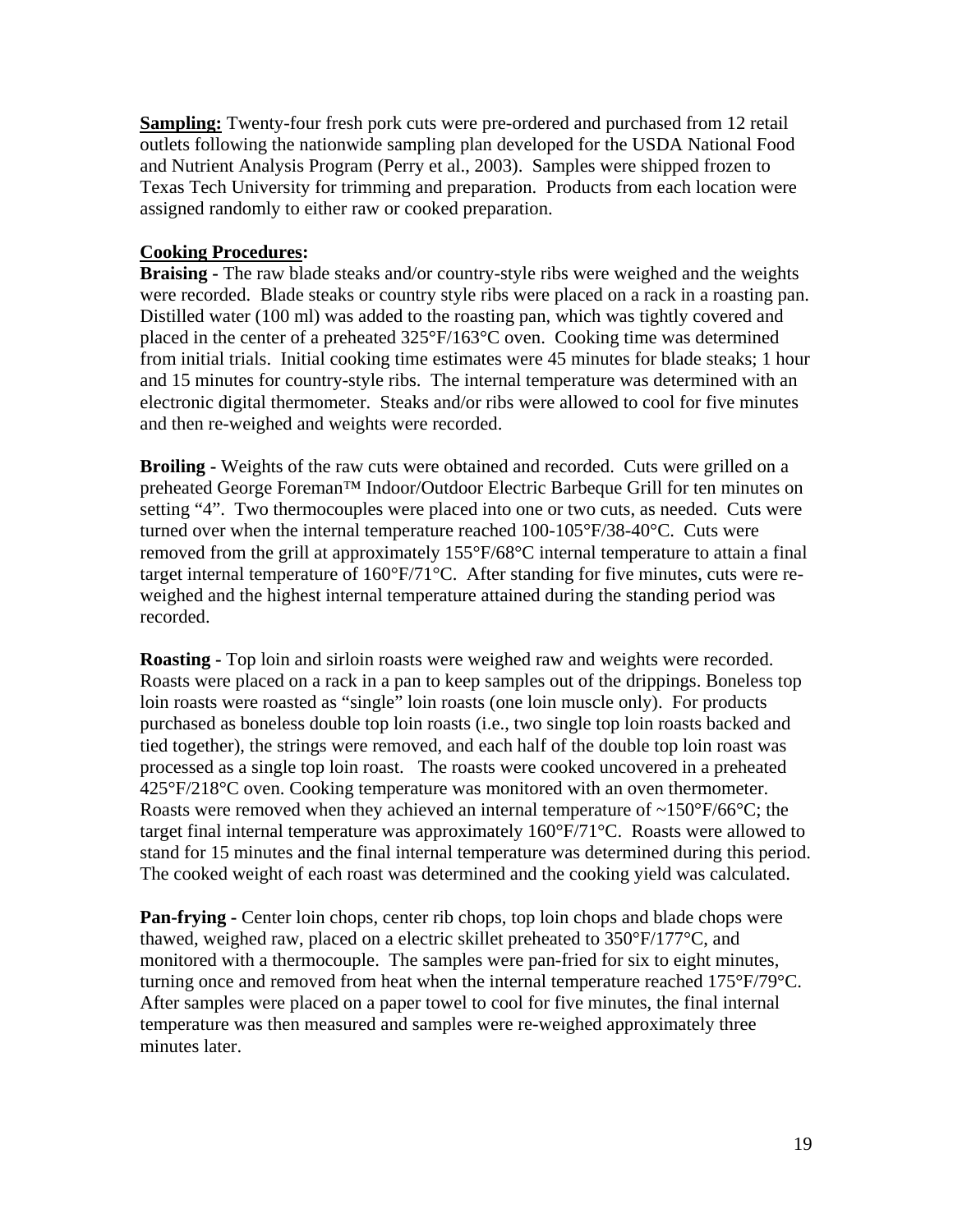**Nutrient Analysis**: Moisture and fat analyses have been previously described in the Ground Beef Study section of this report.

## **Variety Meats Study**

In collaboration with the University of Wisconsin, the USDA conducted a study to determine the nutrient composition of variety meat products. Products analyzed consisted of beef brain, beef heart, beef kidney, and beef tripe; chicken gizzards; turkey gizzard, turkey heart, turkey liver; pork chitterlings, pork feet, and pork stomach. Samples were cooked according to available recipes or package directions. In most cases, samples were analyzed raw and cooked. In cases where insufficient product was available, products were analyzed in cooked but not raw form.

## **A. Beef brain, heart, kidney, and tripe**

**Sampling:** Samples of beef brain, heart, kidney, and tripe were obtained in Madison, Wisconsin, from a single store, meat purveyor, or production facility due to limited retail availability.

**Sample preparation:** One brain was obtained from a production facility. One half was analyzed raw, and the other half was analyzed cooked (simmered). Both halves were weighed before and after trimming and preparation. Refuse (including clots, bone fragments and brain stem) was weighed separately.

One heart was also obtained from a production facility. One half was analyzed raw, and the other half was analyzed cooked (simmered). Both halves were weighed before and after trimming and preparation. Refuse (fat, connective tissue, veins, arteries, tubes) was weighed separately.

Four kidneys were halved to form eight pieces. Four pieces were used in the raw sample and the remaining four were used in the cooked sample. The halves were weighed before and after trimming and preparation. Refuse (fat and tubes) was weighed separately.

Tripe (stomach lining) was procured from a retail store. Two packs of tripe were used in each raw sample and in each cooked sample (simmered). The tripe strips from the two packages were divided between the raw and cooked samples by alternating tripe pieces in each sample. There was no refuse.

**Cooking procedure**: Items were cooked according to recommended methods from household recipes. Recipes commonly required simmering. Each variety meat was simmered in the same manner.

**Simmering -** The brain sample was placed in a large stock pot and covered with deionized water. Water was brought to a boil, then the heat was lowered to simmer the product. The brain was simmered for 20 minutes to an internal temperature of 160°F/71°C using a meat thermometer. It was removed from the pot and drained on a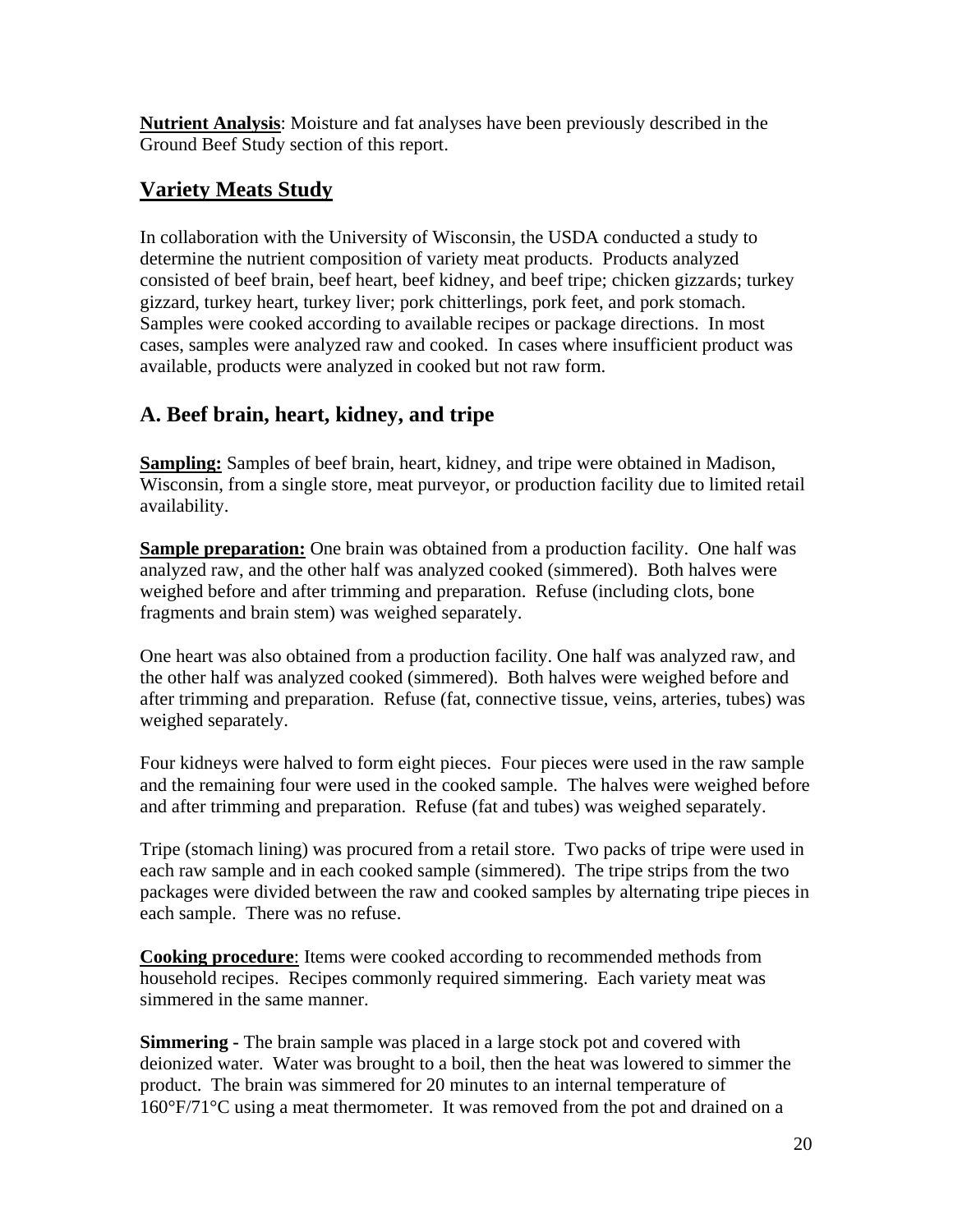cooling rack for three minutes. While draining, the final internal temperature 185°F/ 85°C was recorded.

The heart was placed in a large stock pot and covered with deionized water. A lid was placed on the pot and the water was brought to a boil. The temperature was lowered and the heart was allowed to simmer for at least two hours to an internal temperature of 160°F/71°C. It was removed from the pot and drained on a cooling rack for three minutes. The final internal temperature (194°F/90°C) was measured with a meat thermometer.

Kidneys were placed in an electric fry pan set to  $325^{\circ}F/163^{\circ}C$  and covered with deionized water. The pan was covered. Kidneys were brought to a boil on high heat. Temperature was lowered to 250°F/121°C and kidneys were simmered for one hour to an internal temperature of 160°F/71°C. Kidneys were then removed from the pan and drained on a cooling rack for three minutes.

Tripe was placed in an electric fry pan set to 375°F/190°C and covered with deionized water. The tripe was brought to a boil. The temperature was lowered and the tripe was simmered for two hours to an internal temperature of 160°F/71°C. It was drained on a cooling rack for three minutes. As product drained, a final internal temperature was determined (122°F/50°C through the thick part and 90°F/32°C through the thin part).

**Nutrient analysis:** Nutrient analyses of moisture and total fat are described above in the Ground Beef Study section of this report.

## **B. Chicken gizzards**

**Sampling and sample preparation:** Gizzard is a thick-walled muscular sac in the digestive tract of poultry. Gizzard samples were obtained locally from a retail store. After separating the hearts from the gizzards, raw samples were weighed.

**Cooking procedure:** Gizzards were placed in an electric fry pan with deionized water and simmered for 15 minutes. They were removed from the pan and placed in another pan with a small amount of deionized water. The pan was covered and the gizzards were braised for 20 minutes to an internal temperature of 160°F/71°C. The product was removed from the pan and drained on a cooling rack. The internal temperature of 136°F/58°C was determined with a meat thermometer. Samples were weighed before and after preparation and weights were recorded.

**Nutrient analysis:** Gizzards were analyzed both raw and cooked. Nutrient analyses of moisture and total fat are described above in the Ground Beef Study section of this report.

## **C. Turkey gizzard, heart, and liver**

**Sampling:** Samples were obtained locally from a single store or production facility.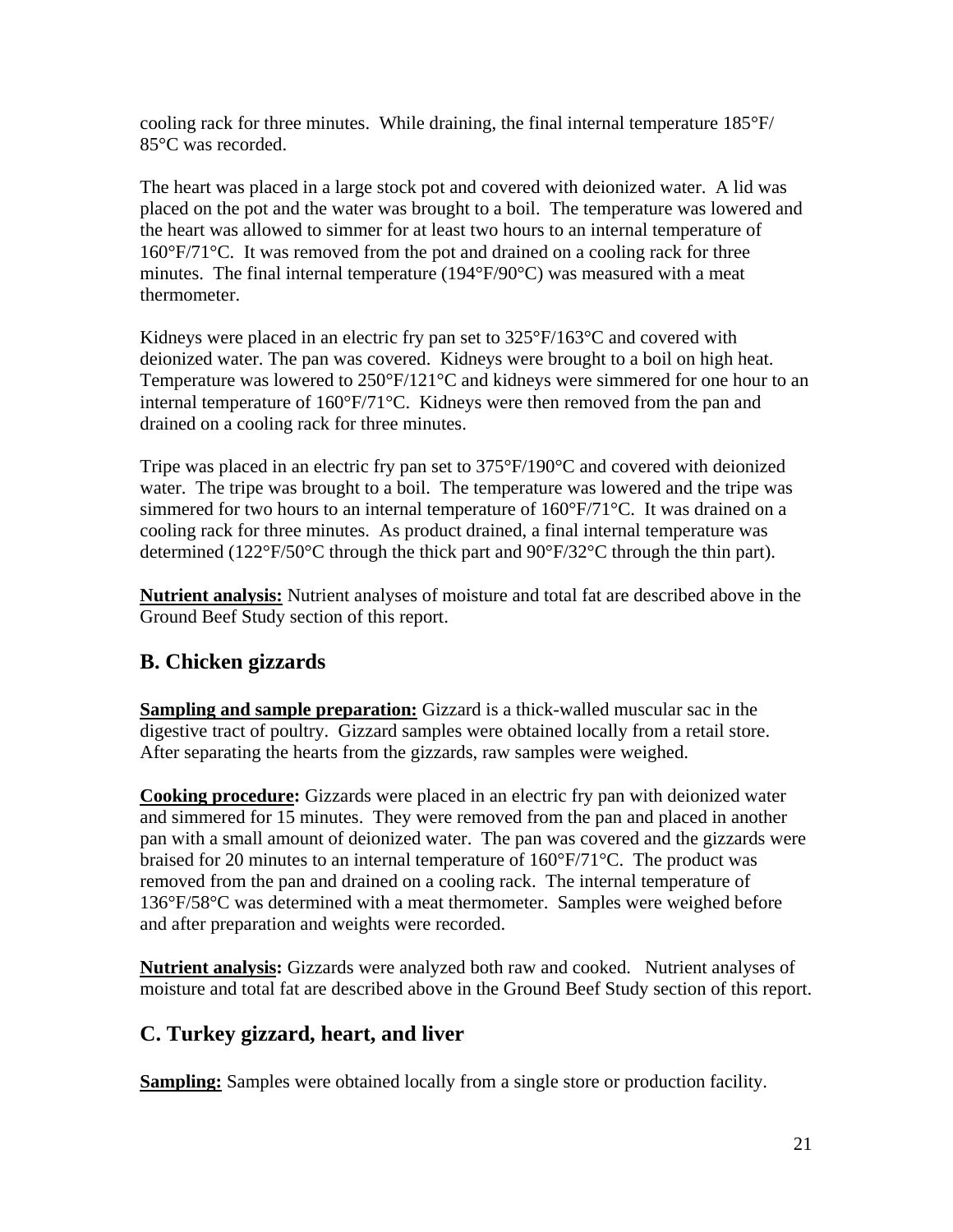**Sample preparation:** Turkey gizzards, heart, and livers were prepared for analyses. For each of these products, ten samples were analyzed raw and ten were analyzed cooked (simmered). Samples were weighed before and after preparation.

#### **Cooking procedure:**

**Simmering -** Gizzards, hearts and livers were placed in an electric fry pan set to 300°F/149°C with a small amount of deionized water. This was brought to a boil, at which time the heat was lowered and the samples were simmered for 25 minutes for gizzards and livers, 15 minutes for hearts, to an internal temperature of 160°F/71°C. After simmering, samples were removed and placed on a cooling rack to drain. While draining, the final internal temperature 185°F/85°C was taken.

**Nutrient analysis:** Samples were analyzed for moisture and total fat as previously described in the Ground Beef Study section of this report.

## **D. Pork chitterlings, feet, and stomach**

**Sampling:** Samples were obtained locally from a single store or production facility. Ten pounds of pork chitterlings (intestines) were obtained from a local store. Pork feet were initially obtained from a local store. Due to the need for more samples, four more pork feet were obtained from a local production facility. Pork stomach was also obtained from a local store. Two packages, each containing two stomachs, were obtained.

**Sample preparation:** Five pounds of chitterlings were analyzed raw and five pounds were analyzed cooked (simmered). Both samples were weighed before and after trimming and preparation. Refuse (waste matter and fat) was weighed separately.

Pork feet were chosen randomly from the two packages and from the product obtained from the four production facilities. One set of feet were analyzed raw and the other set of feet were analyzed cooked (simmered). Two pork stomachs were analyzed raw and two were analyzed cooked (simmered).

#### **Cooking procedures:**

**Simmering - Chitterlings were placed in an electric fry pan and covered with deionized** water. They were covered with a lid and brought to a boil. The temperature was lowered and the chitterlings were simmered for two hours to an internal temperature of 160°F/71°C. They were removed from the pan to drain on a cooling rack. As the product drained, the final internal temperature of 133°F/56°C was recorded.

Pig feet were placed in a large stock pot and covered with deionized water. The pot was brought to a boil at which time the heat was lowered. The pig feet were simmered for three hours to an internal temperature of 160°F/71°C and until the skin was split from the bone. The feet were removed from the pot to drain on a cooling rack for three minutes. At this time the final internal temperature (205°F/96°C through skin and 173°F/78°C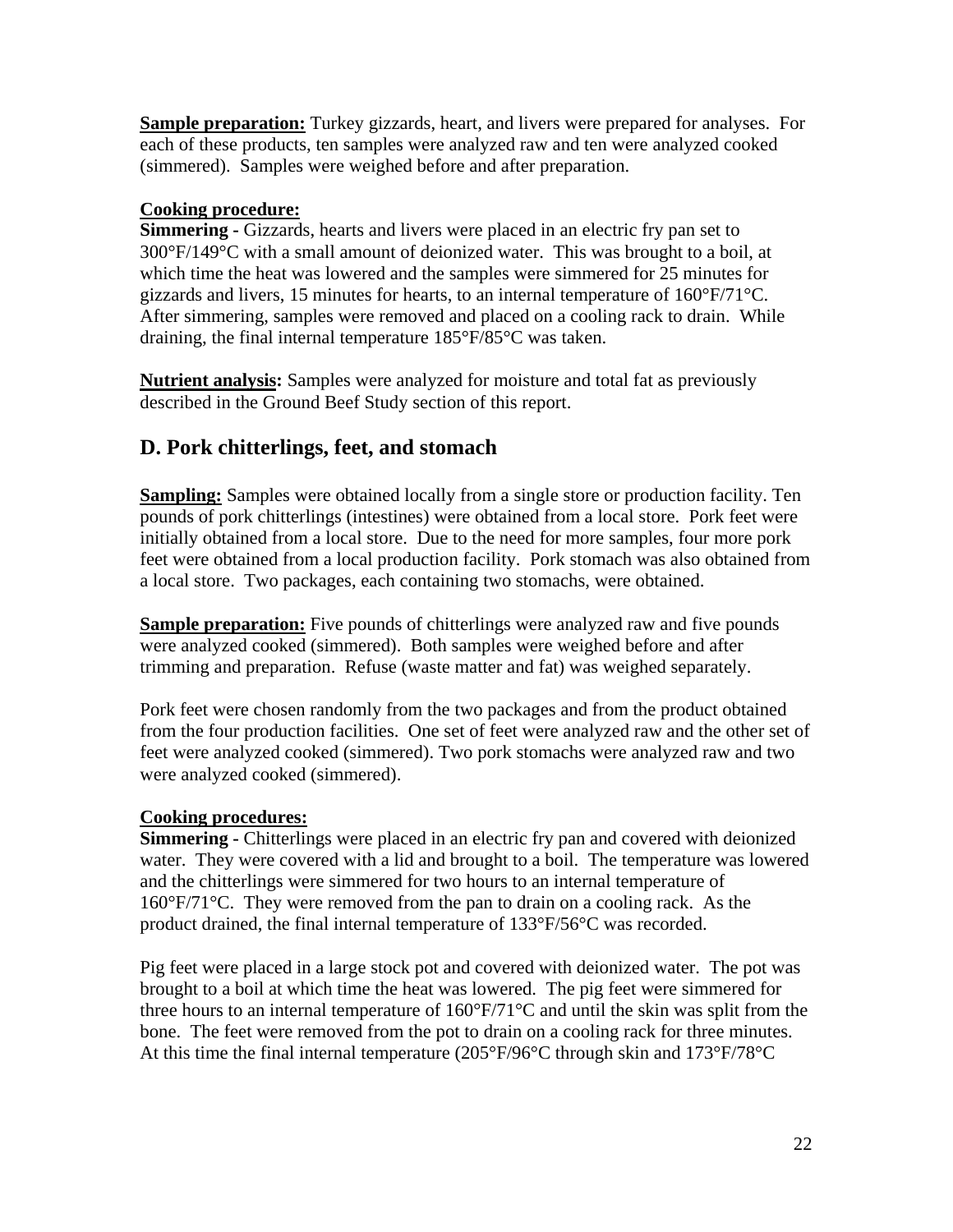through exposed meat) was determined. Both sets of samples were weighed before and after trimming and preparation. Refuse (bone, tendons, and connective tissue) was weighed separately.

Stomachs were placed in an electric fry pan and covered with deionized water. Water was brought to a boil and then the temperature was lowered. The stomachs were simmered for 2 hours and 20 minutes to an internal temperature of  $160^{\circ}F/71^{\circ}C$ . They were then removed from the pan. Due to increased water absorption, samples were drained for five minutes. Final internal temperature (140°F/60°C through hollow and 190°F/88°C through muscle) was taken while draining. The samples were weighed before and after preparation.

**Nutrient analysis:** Samples were analyzed for moisture and total fat as previously described in the Ground Beef Study section of this report.

## **Pork Sausage Study**

**Sampling and sample preparation**: Sausages were sampled from four different locations nationwide (designated West, Midwest, East, and South).

**West** - three types of sausages were sampled: extruded (without casing) links, regular diameter (with casing) links, and larger diameter (with casing) links.

**Midwest** - two types of sausages were sampled: patties and regular diameter (with casing) links.

**East** - one type of sausage was sampled: regular diameter (with casing) links. **South** - three types of sausages were sampled: extruded (without casing) links, patties, and regular diameter (with casing) links.

#### **Cooking procedures**:

**West** - Sausage links were placed on an electric griddle preheated to 325°F/163°C and pan-fried without added oil according to package directions, for 25 minutes to an internal temperature of 160°F/71°C. Extruded sausages were cooked for 11 minutes, regular diameter sausages were cooked for 13 minutes, and larger diameter sausages were cooked for 20 minutes. All types were cooked separately.

**Midwest** - Sausages were placed on an electric griddle preheated to 300°F/149°C and pan-fried without added oil according to package directions. Patties were cooked for 10 minutes and regular links for 16 minutes and 30 seconds until internal temperature reached 160°F/71°C. All types were cooked separately.

**East** - Sausage links were placed on an electric griddle preheated to 300°F/149°C and pan-fried without added oil according to package directions. Links were cooked for 25 minutes until internal temperature reached 160°F/71°C.

**South** - Sausages were placed on an electric griddle preheated to 300°F/149°C and panfried without added oil according to package directions. Extruded sausages were cooked for 10 minutes, patties were cooked for 15 minutes, and regular diameter links were cooked for 20 minutes. Sausages were cooked until internal temperature reached 160°F/71°C. All types were cooked separately.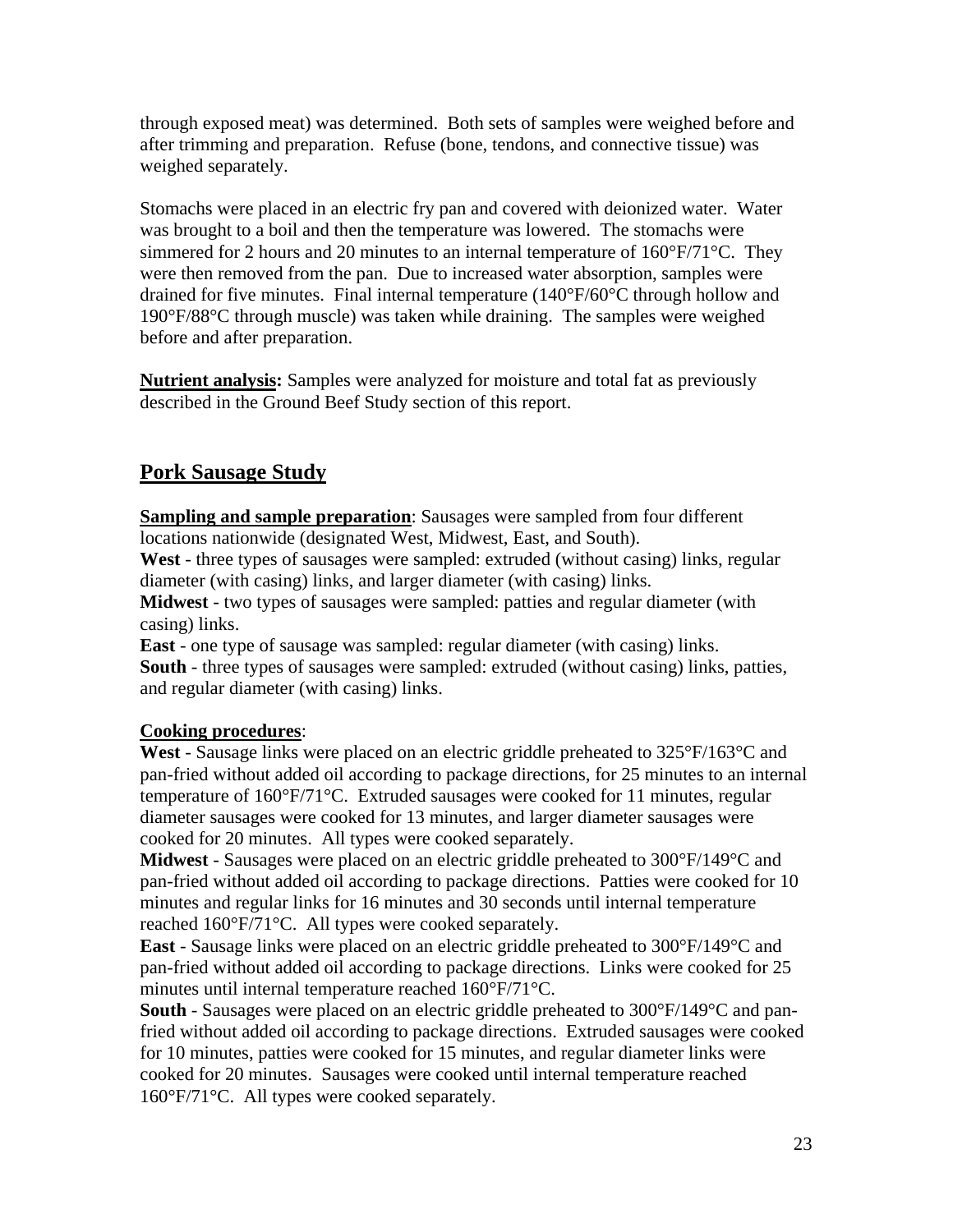After cooking, samples were removed from the griddle and placed on a cooling rack, when the final internal temperature of  $160^{\circ}F/71^{\circ}C$  was determined with a meat thermometer. Samples were weighed after cooking and weights were recorded.

**Nutrient analysis**: All samples (both raw and cooked) were analyzed for moisture and total fat as previously described in the Ground Beef Study section of this report.

## **Turkey Sausage Study**

**Sampling and sample preparation**: Two chubs of sausage were obtained from a single store in Madison, Wisconsin. Chubs were cut into equal halves then portioned so that each chub yielded eight equal patties. Alternate patties from each chub were analyzed raw and cooked (pan-fried). Patties from both chubs were weighed before and after preparation.

**Cooking procedure**: Sausage patties were placed on an electric griddle preheated to 325°F/163°C and pan-fried without added oil according to package directions, for 25 minutes to an internal temperature of 181°F/83°C. Samples were removed from the griddle and placed on a cooling rack, when the final internal temperature of 181°F/83°C was determined with a meat thermometer. Samples were weighed after cooking and weights were recorded.

**Nutrient analysis**: Samples (both raw and cooked) were analyzed for moisture and total fat as previously described in the Ground Beef Study section of this report.

#### **Chicken Drumsticks & Thighs Study**

USDA conducted a study in collaboration with Texas Tech University to determine the nutrient composition of raw and cooked chicken drumsticks and thighs sold as retail parts, for inclusion in SR.

**Sampling:** Samples of non-enhanced dark meat chicken (n=7) and enhanced (n=7) were procured from 12 retail locations, using the nationwide sampling plan developed for the USDA's National Food and Nutrient Analysis Program (Perry et al., 2003). Weights of meat, skin, and other components, both raw and cooked, were obtained in order to determine cooking yields. Samples of meat and skin were homogenized separately, composited, and chemically analyzed for nutrient content.

#### **Cooking Procedures:**

**Roasting -** Drumsticks and thighs were placed on a wire rack in a shallow roasting pan, with no water added to the pan. Samples were roasted, uncovered, in preheated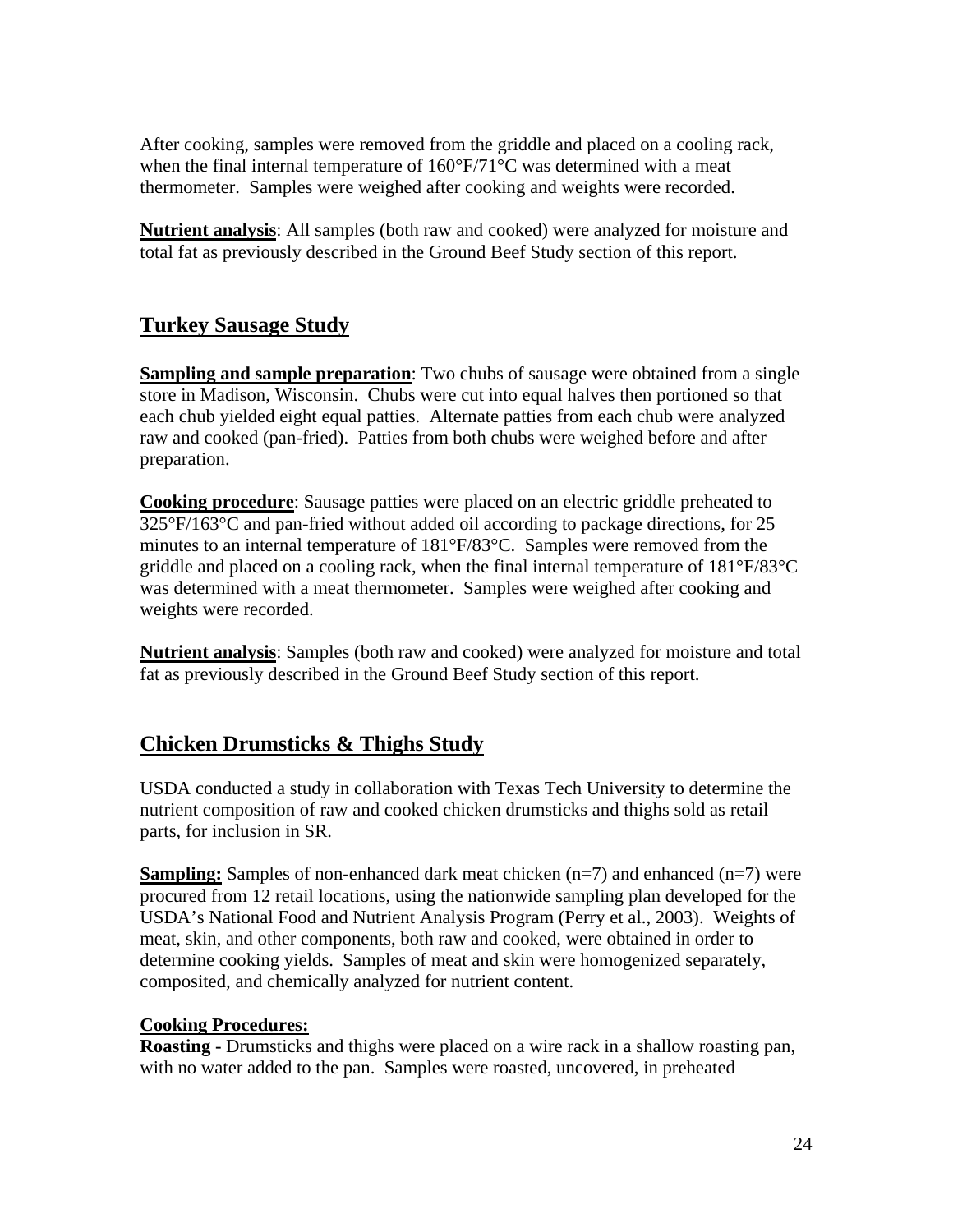$350^{\circ}$ F/176°C oven to an internal temperature of  $165^{\circ}$ F/74°C, then removed from the oven. After 30 minutes at room temperature, cooked weights were obtained. **Braising** - Oven was preheated to 325°F/163°C. Distilled water (100 ml) was added to the roasting pan, samples were added, pan was covered tightly and placed in the center of the oven. Cooking time was determined from initial trials. Initial cooking time estimates were 45 minutes. After removal from oven, drumsticks and thighs were allowed to cool for 5 minutes and then re-weighed; weights were recorded.

**Sample preparation:** After weighing, the drumsticks and thighs were refrigerated for up to 24 hours. Dissection of each was performed by carefully scraping the co-mingled parts with a knife blade, so that the separable fat, bone, and cartilage were separated from the meat as closely as possible, then each component was weighed.

**Nutrient analysis:** Moisture and fat analyses have been previously described in the Ground Beef Study section of this report.

## **Whole Turkey Study**

USDA conducted a study in collaboration with Texas Tech University to determine the nutrient composition of raw and roasted whole turkey for inclusion in the SR. The study was initiated due to changes occurring in the industry. For example, during sampling and market checks done by the Nutrient Data Laboratory, most whole turkeys found in retail outlets were labeled with sodium-containing solutions, while non-enhanced whole turkeys were relatively uncommon.

**Sampling:** Samples of whole enhanced turkeys were procured from 11 retail locations, using the nationwide sampling plan developed for the USDA's National Food and Nutrient Analysis Program (NFNAP) (Perry et al., 2003). Due to unavailability of nonenhanced turkeys in the NFNAP retail locations, samples of non-enhanced turkeys were obtained through 4 different local retail sources. Two turkeys per location were purchased—one to be dissected and analyzed raw and the other to be dissected and analyzed after roasting. Weights of meat, skin, and other components were obtained in order to determine cooking yields. Samples of meat, skin and offal (gizzard, heart, and liver) were homogenized, composited, and chemically analyzed for nutrient content.

**Cooking Procedure:** The weight of drippings, neck, organ meats, and packaging were measured. Turkeys were placed on a wire rack in a shallow roasting pan, with 1/2 cup water added in the bottom of the pan. Turkeys were roasted in preheated  $325^{\circ}F/163^{\circ}C$ oven to an internal temperature of  $165^{\circ}F/74^{\circ}C$ , when they were removed from the oven. After 20 minutes at room temperature, each whole turkey was weighed.

**Sample preparation:** Each turkey was cut into parts: breast, wings, drumsticks, thighs, and back including the tail. Each part was weighed and refrigerated for up to 24 hours. Dissection of each part was performed by carefully "scraping" the co-mingled parts with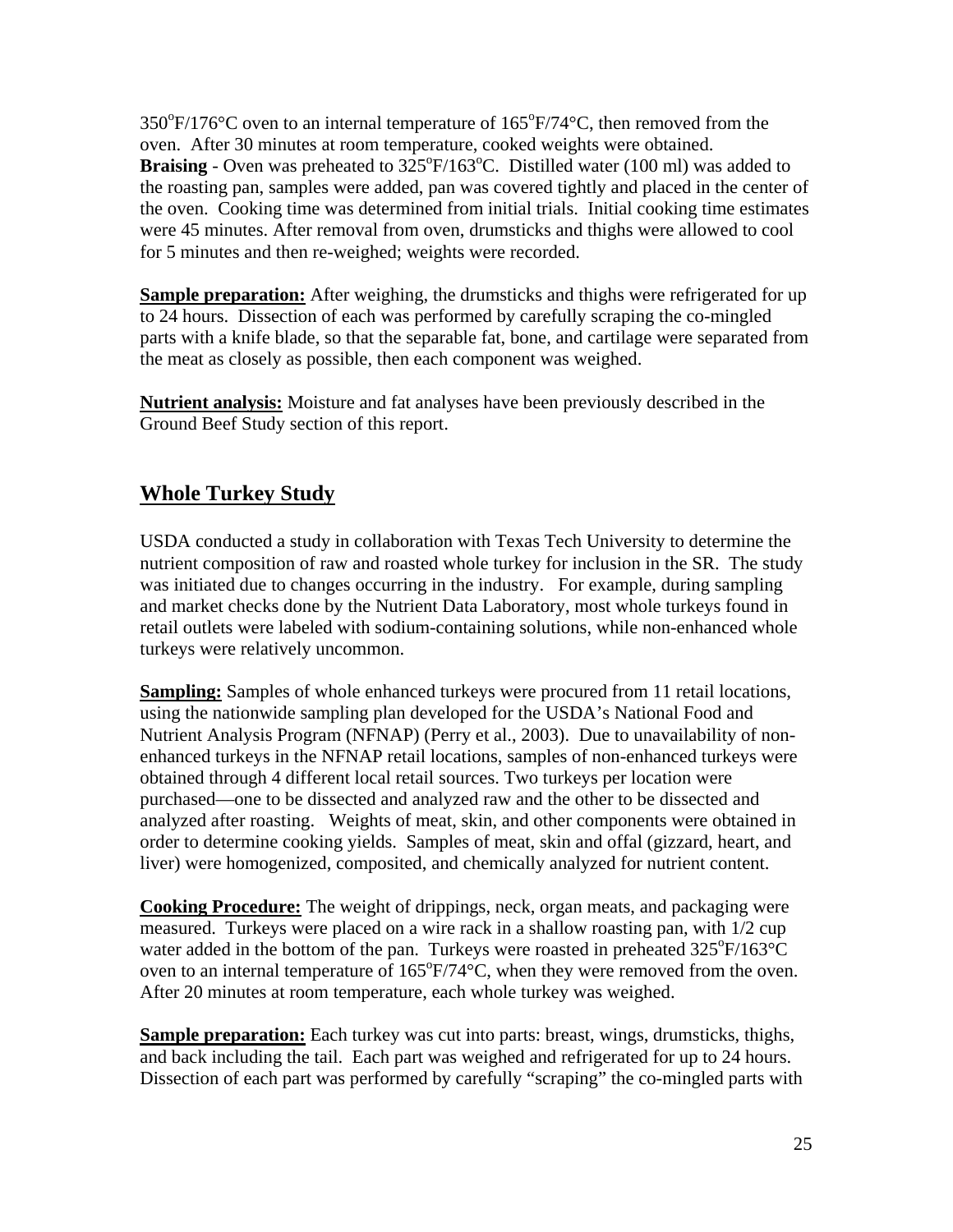a knife blade, so that the separable fat, bone, and cartilage were separated from the meat as closely as possible, and then weighed, to measure the amount of each component.

**Nutrient analysis:** Moisture and fat analyses have been previously described in the Ground Beef Study section of this report.

## **Turkey Retail Parts Study**

USDA conducted a study in collaboration with Texas Tech University to determine the nutrient composition of raw and roasted retail turkey parts for inclusion in the SR.

**Sampling and Sample Preparation:** Samples of turkey drumsticks, thighs, breast, and wings were procured from 12 retail locations, using the nationwide sampling plan developed for the USDA's National Food and Nutrient Analysis Program (NFNAP). The parts in this study were not labeled as having been enhanced with sodium-containing solutions except for the breast, for which both enhanced and non-enhanced samples were procured. Weights of meat, skin, and other components, both raw and cooked, were obtained in order to determine cooking yields. Samples of meat and skin, both raw and cooked, were homogenized, composited, and chemically analyzed for nutrient content.

**Cooking Procedure:** The turkey parts were placed on a wire rack in a shallow roasting pan, with no water added to the pan. The parts were roasted, uncovered, in a preheated  $350^{\circ}$ F/176°C oven to an internal temperature of 165°F/74°C, when they were removed from the oven. After 30 minutes at room temperature, the cooked weights were obtained.

**Sample preparation:** Dissection of each turkey part was performed by carefully scraping the co-mingled parts with a knife blade, so that the separable fat, bone, and cartilage were separated from the meat as closely as possible then weighed, to measure the amount of each component.

**Nutrient analysis:** Moisture and fat analyses have been previously described in the Ground Beef Study section of this report.

## **Veal Retail Cuts Study**

USDA conducted a study with Colorado State University (CSU) to obtain nutrient and composition data for representative retail veal cuts for inclusion in SR. The cuts included: loin chops and roast, shoulder blade chops, and cutlets.

**Sampling and Sample Preparation:** Retail cuts were obtained from the six major U.S. establishments which conduct their own slaughter of special fed (non-bob veal) U.S. calves. The locations were Greeley CO, Collingswood NJ, Detroit MI, Harleysville PA, Franklin WI, and Vineland NJ. Raw and cooked samples (n=6 per cut) were dissected using standard protocols and then homogenized, composited, and analyzed. Weights of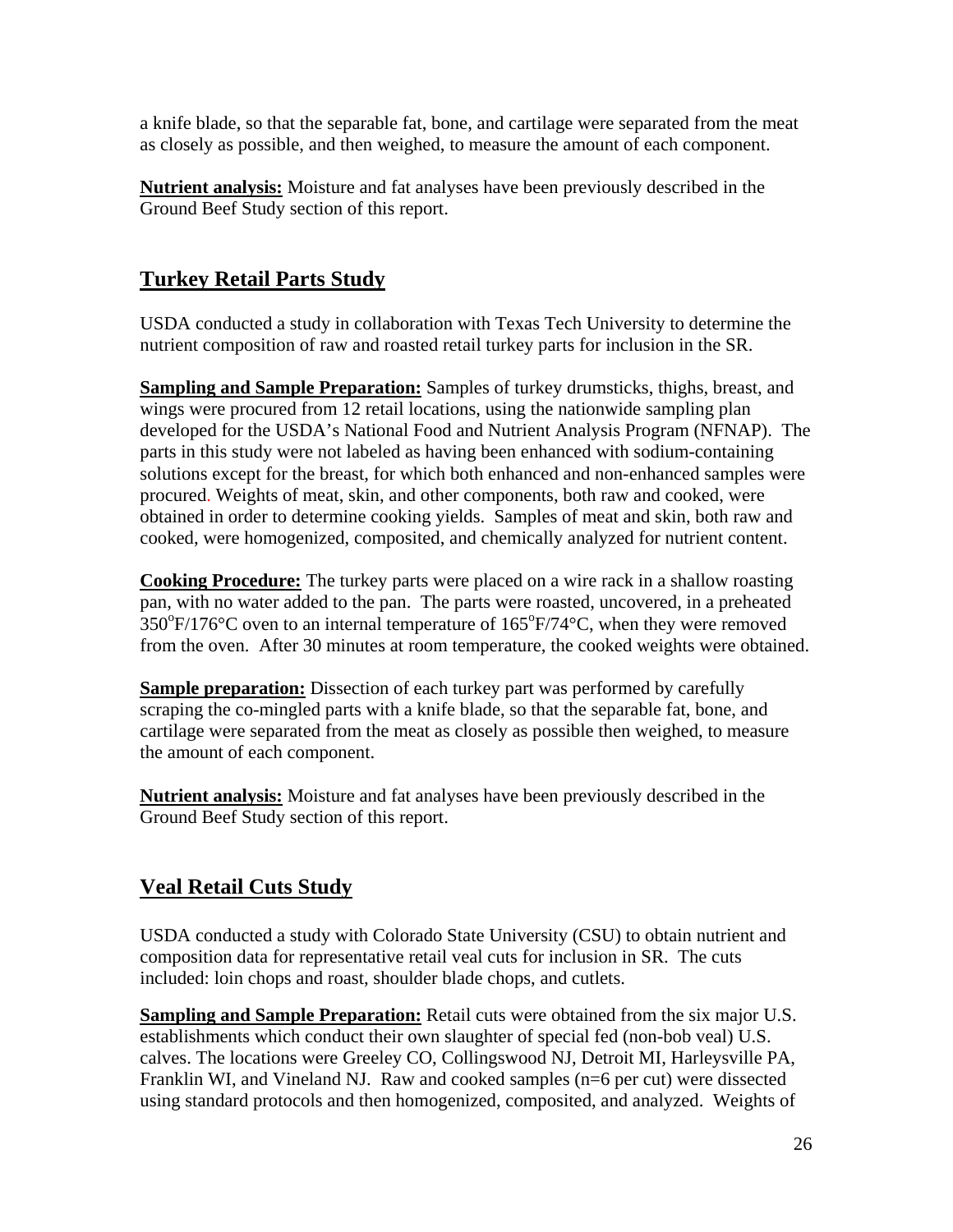component factors for each cut, such as separable lean, separable fat, and bone and connective tissue, were determined.

**Cooking procedure:** A Salton two-sided electric grill was preheated to 383°F/195°C. Samples were evenly spaced on the grill surface. Different types of cuts were cooked on separate grills. Due to thinness of the cutlets, they were flipped after one minute and cooked for approximately 2.5 minutes or to internal temperature of 158°F/70°C. The loin chops and blade chops were flipped after four minutes or when the internal temperature reached 95°F/35°C to ensure even cooking. Chops were removed from the grill when internal temperature of 158°F/70°C was obtained. Final internal temperature and cooked weight (to nearest 0.1 gram) were recorded. All samples after cooking were immediately placed on wire racks and chilled uncovered (36-39°F/2-4°C) for at least 12 hours before dissection.

**Nutrient analysis:** Moisture and fat analyses have been previously described in the Ground Beef Study section of this report.

## **3. Format of USDA Table of Cooking Yields for Meat and Poultry**

#### TABLE HEADINGS:

- Food Group Code: Code number which can be used to identify item by type
	- o 05 Poultry Products
	- o 07 Sausages and Luncheon Meats
	- $\circ$  10 Pork Products
	- o 13 Beef Products
	- o 17 Lamb, Veal, and Game
- NDB number: 5-Digit Nutrient Databank number corresponding to the SR code number most closely associated with the related yield information. In some cases, the SR description will not be identical to the yield description. For listings which represent a generic group of retail cuts, an NDB number cannot be provided.
- Yield Description: Description of food represented in the yield data.
- Preparation Method: Cooking method used, such as braised, broiled, roasted. In some cases, similar cooking methods may be grouped together (i.e., broiled and grilled).
- Cooking Yield %: Percent change in weight of a product due to cooking. For calculating yield, see equation on page 5.
- n: Number of samples used in calculating values for this table.
- $\bullet$  SD: Standard deviation of the mean; null if could not be calculated (i.e, n<3).
- Yield Minimum %: Minimum yield % in the data set.
- Yield Maximum %: Maximum yield % in the data set.
- Moisture Gain/Loss %: Percent change in amount of moisture in a product due to cooking. For the calculation used, see equation on page 5.
- Fat Gain/Loss %: Percent change in amount of fat in a product due to cooking. For the calculation used, see equation on page 5.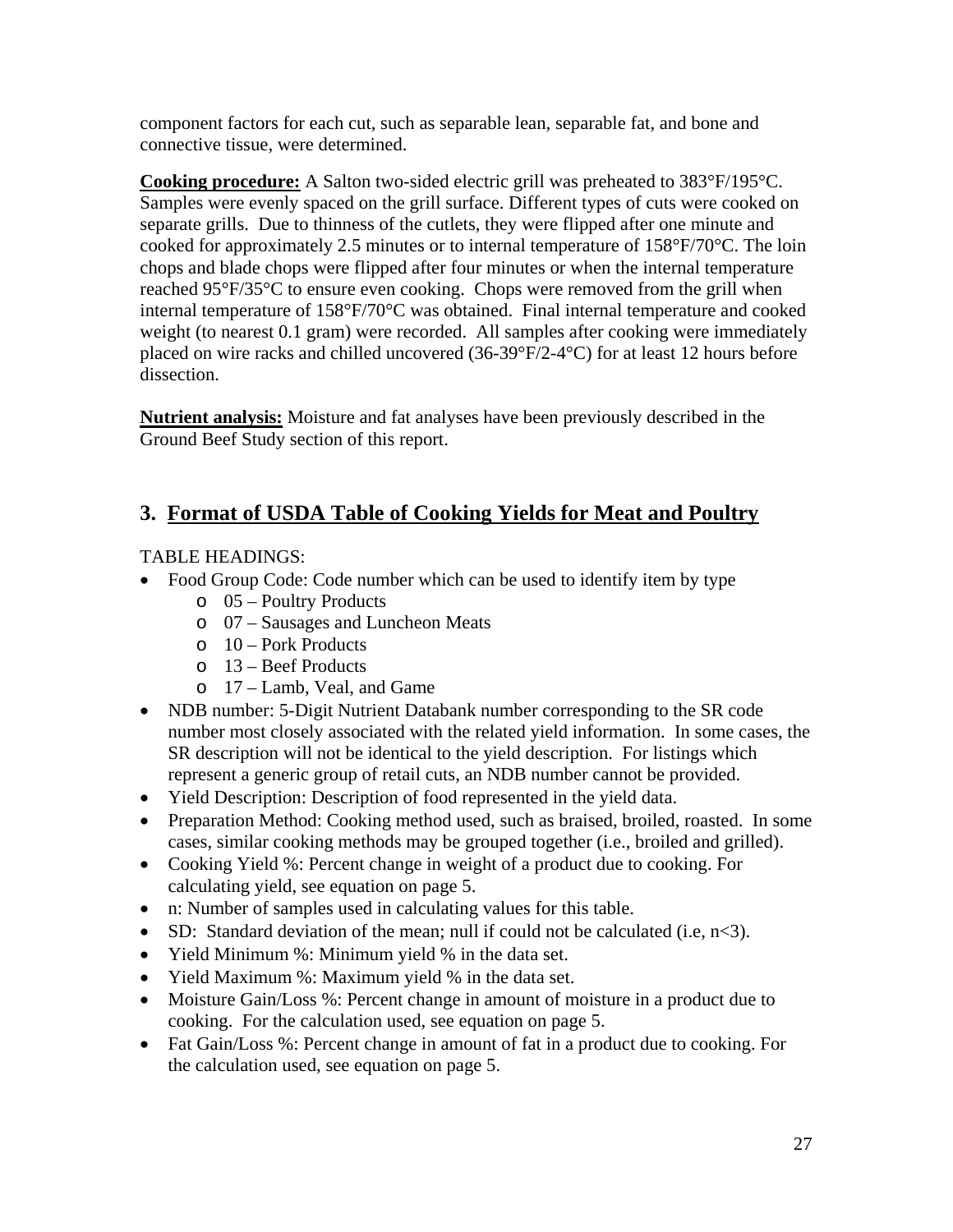• Release Year: Most recent year for which the nutrient data for the item were made available in SR. Listings shown with a 1975 release year are based on data for items contained in AH-102 Food Yields: Summarized by Different Stages of Preparation.

#### **Notes Regarding Specific Data within the Table**

Moisture Gain/Loss and Fat Gain/Loss: Data for these factors are not provided for some items, such as listings which represent a generic group of retail cuts, or where analytical nutrient values could not be obtained.

#### **4. Glossary**

#### **Food Components**

| Edible portion | The part of the food product that can be eaten after trimming and<br>removing non-edible components such as bone and connective<br>tissue.                                                    |
|----------------|-----------------------------------------------------------------------------------------------------------------------------------------------------------------------------------------------|
| Refuse         | Non-edible components such as bone and connective tissue. The<br>separable fat may also be considered refuse when the food item<br>description in SR includes the term "separable lean only". |
| Separable lean | Muscle tissue that remains after removing separable fat. This<br>includes fat striations within the muscle (marbling).                                                                        |
| Separable fat  | Any outer trim fat and fat between muscle seams that can be.<br>readily separated from the muscle tissue.                                                                                     |

#### **Preparation Methods**

| <b>Baked or Roasted</b>   | Food cooked in an oven, thereby surrounding it with dry heat.                                                                                                                                                                                        |
|---------------------------|------------------------------------------------------------------------------------------------------------------------------------------------------------------------------------------------------------------------------------------------------|
| <b>Braised</b>            | Food cooked on top of the range or in the oven, tightly covered in<br>a small amount of liquid at low heat for a lengthy period of time.                                                                                                             |
| <b>Broiled or Grilled</b> | Food cooked directly under or above the heat source. Food can<br>be broiled in oven under the gas or electric heat source, or<br>grilled directly over charcoal or other heat source. The term<br>barbecued is often used synonymously with grilled. |
| Dry heat                  | Any cooking procedure that does not include the use of a liquid,<br>e.g., bake, roast and broil.                                                                                                                                                     |
| Fried in deep fat         | Food immersed in hot fat deep enough to completely cover the<br>food being cooked. Average fat temperature for deep-frying is                                                                                                                        |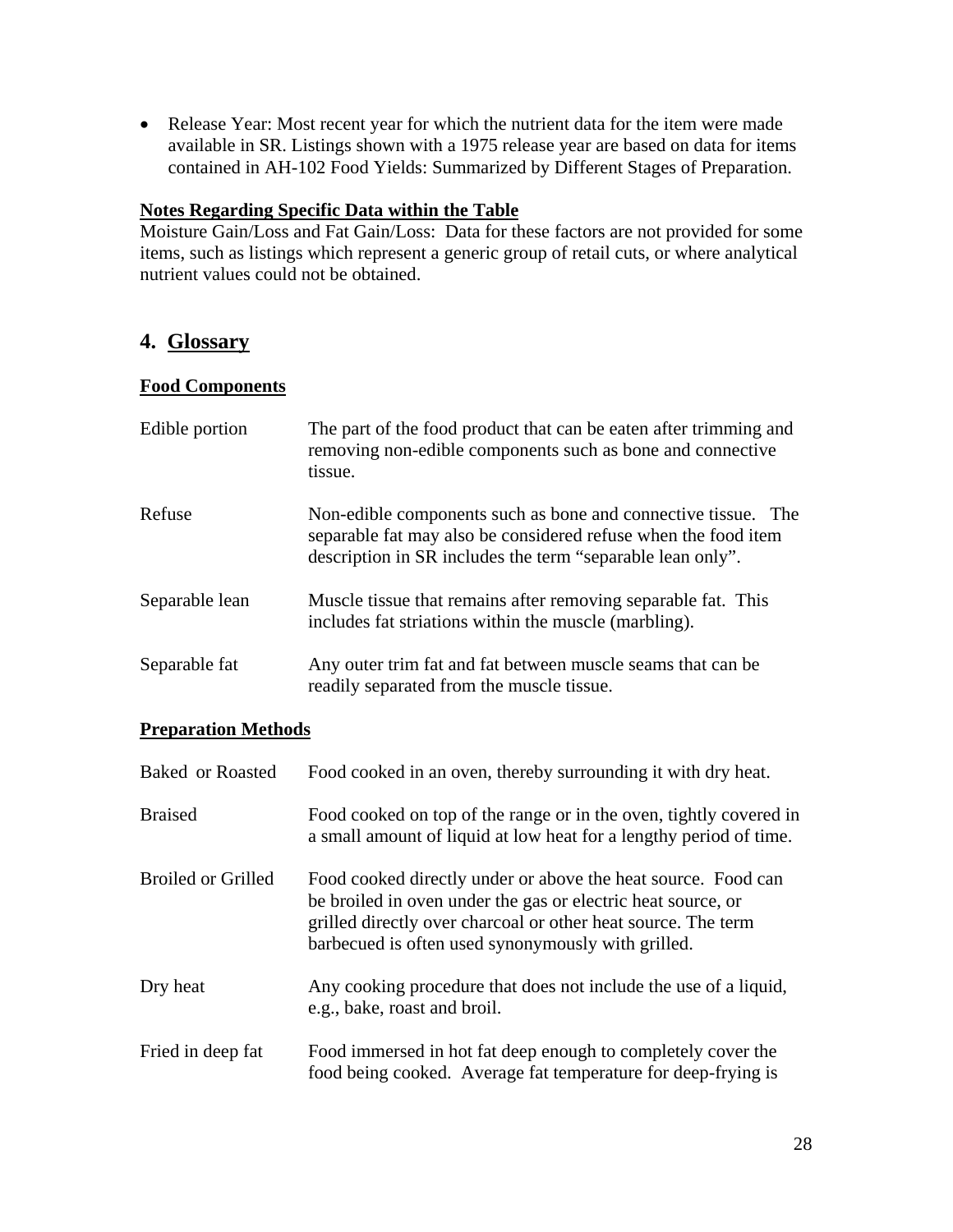|                                     | $375^{\circ}F/190^{\circ}C$ but recipes differ according to the characteristics of<br>each food.                                                                                                                                                                                              |
|-------------------------------------|-----------------------------------------------------------------------------------------------------------------------------------------------------------------------------------------------------------------------------------------------------------------------------------------------|
| Microwaved                          | Food heated or cooked using an oven that produces high-frequency<br>electromagnetic radiation as the heat source.                                                                                                                                                                             |
| Moist heat                          | Any cooking procedure that involves the use of liquid.                                                                                                                                                                                                                                        |
| Pan-broiled                         | Food cooked in uncovered skillet or frying pan over direct heat,<br>using little or no fat. Drippings are poured off as they form.                                                                                                                                                            |
| Pan-browned                         | Cooking in uncovered skillet or frying pan over direct heat to<br>obtain a brown surface on the food.                                                                                                                                                                                         |
| Pan-fried, Sautéed<br>or Stir-fried | Food cooked in fat which does not cover the food. Sautéed is<br>often thought of as using less fat and being faster than pan<br>frying. Stir-frying is quickly cooking small pieces of food in a<br>large pan with a minimum amount of fat, over very high heat<br>while constantly stirring. |
| Poached, Simmered<br>or Stewed      | Food cooked in liquid at a temperature low enough that tiny<br>bubbles just begin to break the surface $(\sim 185^{\circ}F/85^{\circ}C)$ . A food<br>being stewed involves simmering for a long period of time in a<br>tightly covered pot.                                                   |
| Raw                                 | Food item in its natural state: not processed, refined, or cooked.                                                                                                                                                                                                                            |
| Thawed                              | Introducing frozen food to a temperature higher than freezing so<br>that it will defrost and become a liquid or softened state.                                                                                                                                                               |

#### **5. References**

Boleman, S.L., Boleman, S.J., Morgan, W.W., Hale, D.S., Griffin, D.B., Savell, J.W., Ames, R.P., Smith, M.T., Tatum, J.D., Field, T.G., Smith, G.C., Gardener, B.A., Morgan, J.B., Northcutt, S.L., Dolezal, H.G., Gill, D.R., Ray, F.K. (1998). National Beef Quality Audit 1995: Survey of producer-related defects and carcass quality and quality attributes. *Journal of Animal Science,* 76, 96-103.

Code of Federal Regulations. (2003). Animals and Animal Products; Food Safety and Inspection Service, Meat and Poultry Inspection, U.S. Department of Agriculture; Definitions and Standards of Identity. 9 CFR 319.15. Retrieved September 17, 2014 from: http://www.ecfr.gov/